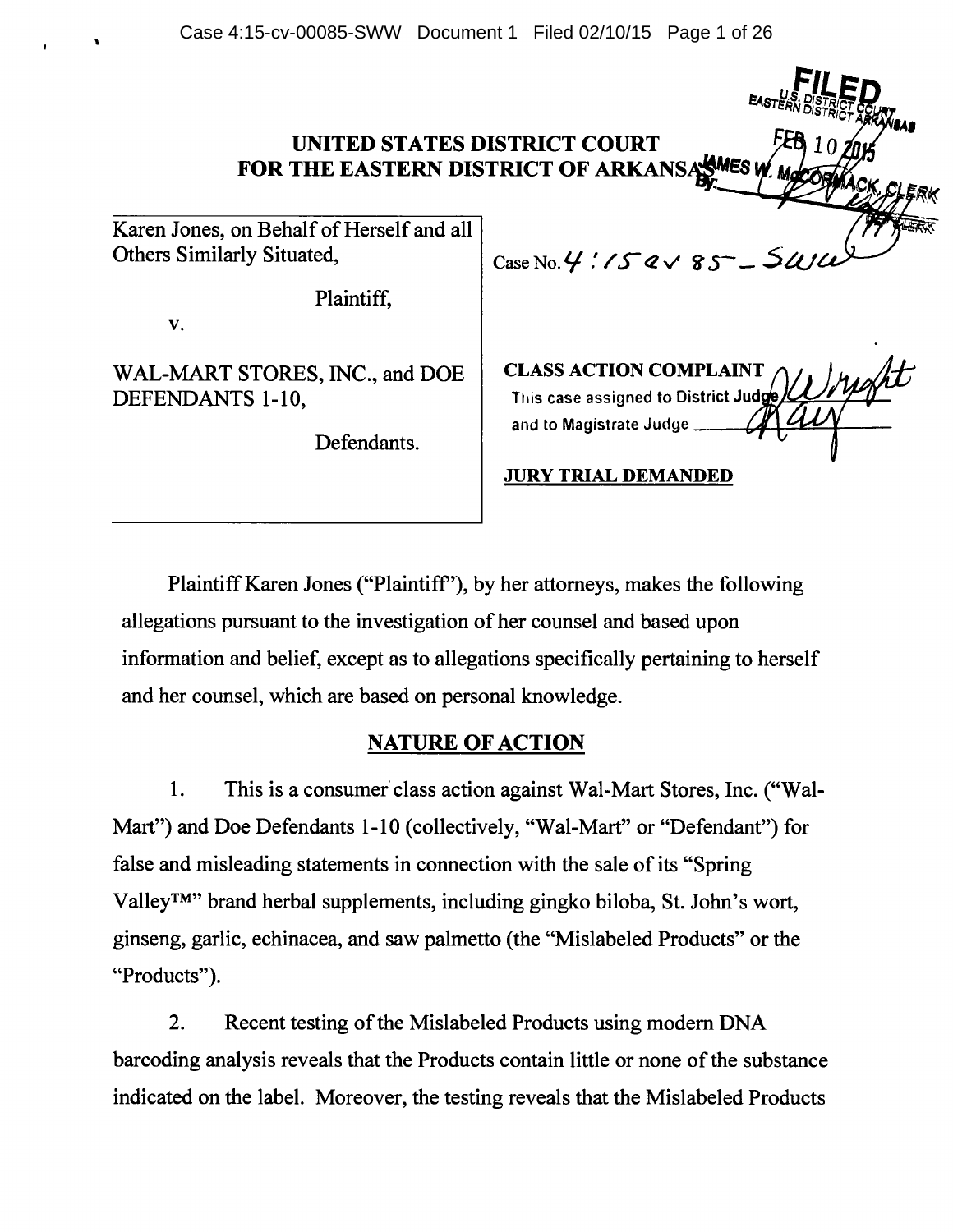are contaminated with various filler ingredients that were not listed on the label including ingredients that are dangerous to some consumers, such as wheat or gluten.

3. On February 2, 2015, Wal-Mart received a cease and desist letter from the New York Attorney General requiring that it remove certain products identified by lot number from its shelves. However, Wal-Mart continues to sell in its stores and on its website the same Mislabeled Products bearing lot numbers other than those specifically identified by the New York Attorney General.

4. As a direct and proximate result of Defendant's false and misleading advertising claims and marketing practices, Plaintiff and the members of the Class, as defined herein, purchased one or more of the Mislabeled Products. Plaintiff and members of the Class have been injured in fact because the Mislabeled Products did not contain the ingredients that they paid for. Plaintiff and Class Members have suffered an ascertainable and out-of-pocket loss. Plaintiff and members of the Class seek a refund and/or rescission of the transaction and all further equitable and injunctive relief as provided by applicable law.

5. Plaintiff seeks relief in this action individually and on behalf of all purchasers of the Mislabeled Products for breach of express warranty, breach of implied warranty of merchantability, negligent misrepresentation, and unjust enrichment.

# **THE PARTIES**

6. Plaintiff Karen Jones is a resident of Okolona, Mississippi. She regularly purchased Wal-Mart's Spring Valley™ Ginseng, Ginkgo Biloba, Saw Palmetto and St. John's Wort products at a Wal-Mart store in Tupelo, Mississippi. She purchased Wal-Mart's Spring Valley™ Ginseng approximately once per month from 2007 until approximately early 2014. She purchased Wal-Mart's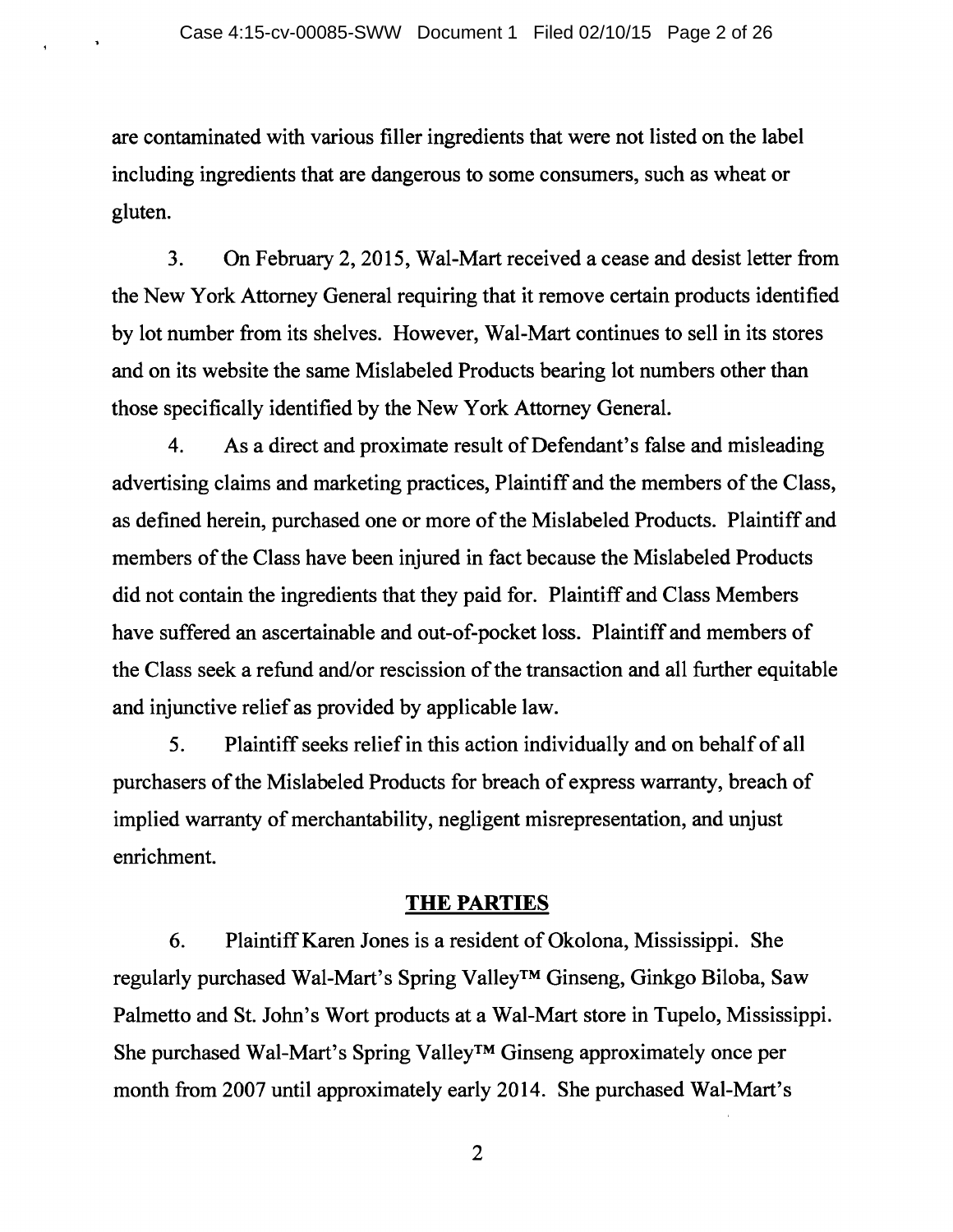Spring Valley™ St. John's Wort approximately once per month from 2007 until approximately early 2015. She purchased Wal-Mart's Spring Valley™ Saw Palmetto approximately three times per year from 2007- 2013. She purchased Wal-Mart's Spring Valley<sup>™</sup> Gingko Biloba approximately once every two months from 2007 - 2013.

7. Plaintiff purchased these Wal-Mart's Spring Valley™ Products based on claims on the product label, including, but not limited to, claims that that the products actually contained the labeled ingredients in the concentrations indicated on the label. At the time of her purchase, she believed that the products actually contained the labeled ingredients in the concentrations indicated on the packaging and believed that the Products were not contaminated with filler ingredients that were not listed on the product label. She would not have purchased Wal-Mart's Spring Valley™ Products, if she had known that the products did not contain the ingredients listed on the product labels and instead were contaminated with filler ingredients.

8. Defendant Wal-Mart Stores, Inc. is a Delaware corporation with its principal place of business in Bentonville, Arkansas. Wal-Mart is the world's largest retailer, and operates more than 4,100 retail stores in the United States. Wal-Mart manufactures and sells its own line of dietary supplements under the Spring Valley™ brand name.

9. Doe Defendants 1-10 are individuals and corporate, whose true names are presently unknown to Plaintiff, who participated in the mislabeling of the Mislabeled Products.

10. Collectively Wal-Mart and the Doe Defendants are referred to as "Wal-Mart" or Defendant.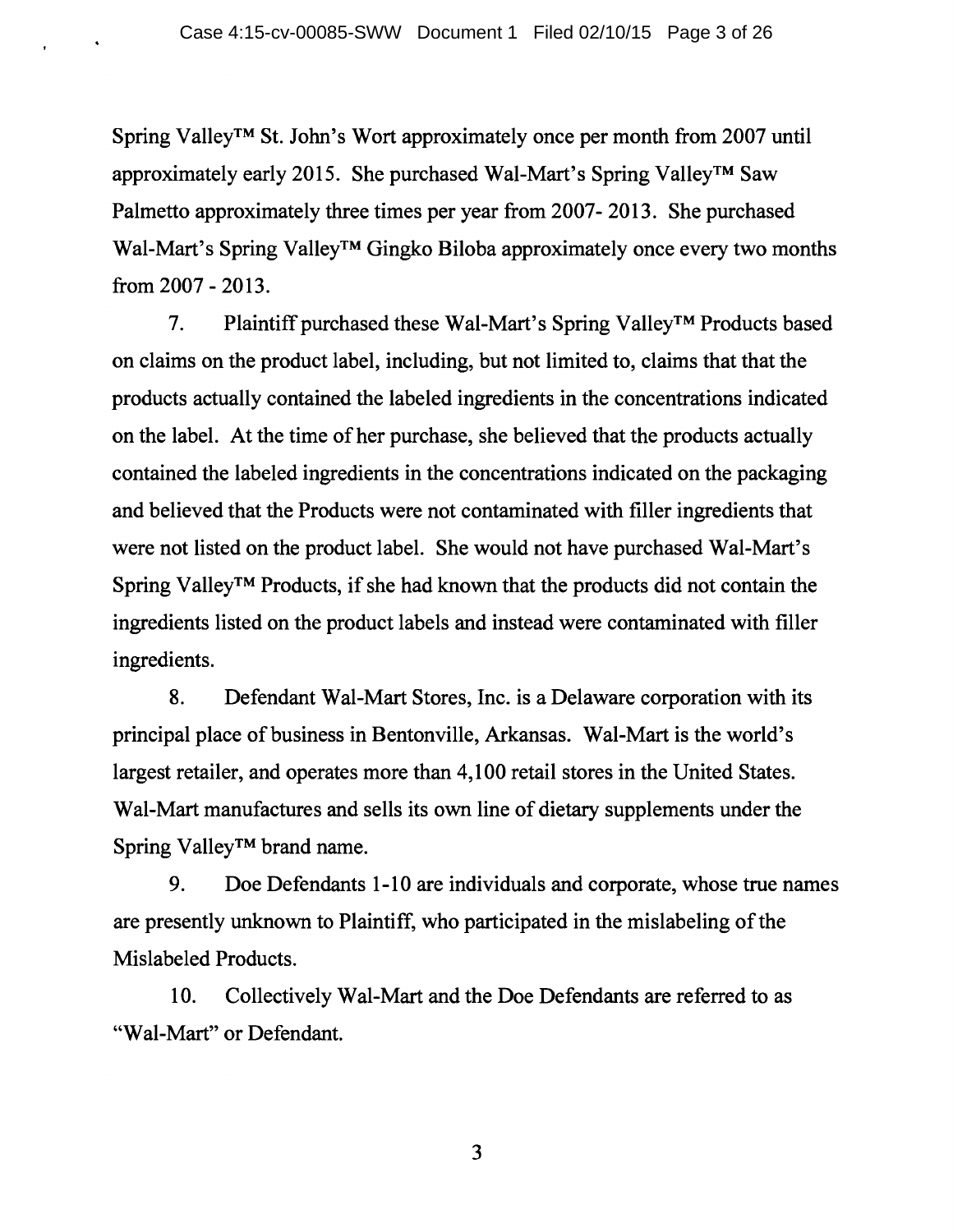## JURISDICTION AND VENUE

11. This Court has subject matter jurisdiction over this action pursuant to 28 U.S.C. § 1332(d) because there are more than 100 Class Members, the aggregate amount in controversy exceeds \$5,000,000.00, exclusive of interest, fees, and costs, and at least one Class member is a citizen of a state different from Defendant.

12. The Court has personal jurisdiction over the Defendant because Wal-Mart maintains its corporate headquarters within the State, and it sold the Mislabeled Products within this State.

13. Venue is proper in this District pursuant to 28 U.S.C. § 1391 because Wal-Mart maintains its corporate headquarters in this state, and the Products are sold extensively in this District.

## FACTUAL ALLEGATIONS COMMON TO ALL CLAIMS

## A. The Mislabeling of Dietary Supplements

 $\bullet$ 

14. The dietary supplement industry generates approximately \$32 billion in annual revenue and the industry is projected to take in \$60 billion per year by 2021.

15. Unlike prescription and over the counter drugs, dietary supplements are largely unregulated. Neither the U.S. Food and Drug Administration ("FDA") nor any other federal or state agency routinely tests dietary supplements for quality, purity and strength prior to sale.

16. With respect to the purity of their product ingredients, the industry essentially operates on an honor system. While there are more than 85,000 dietary supplement products on the market, the FDA only inspects approximately 600 facilities a year. According to a joint statement from the American College of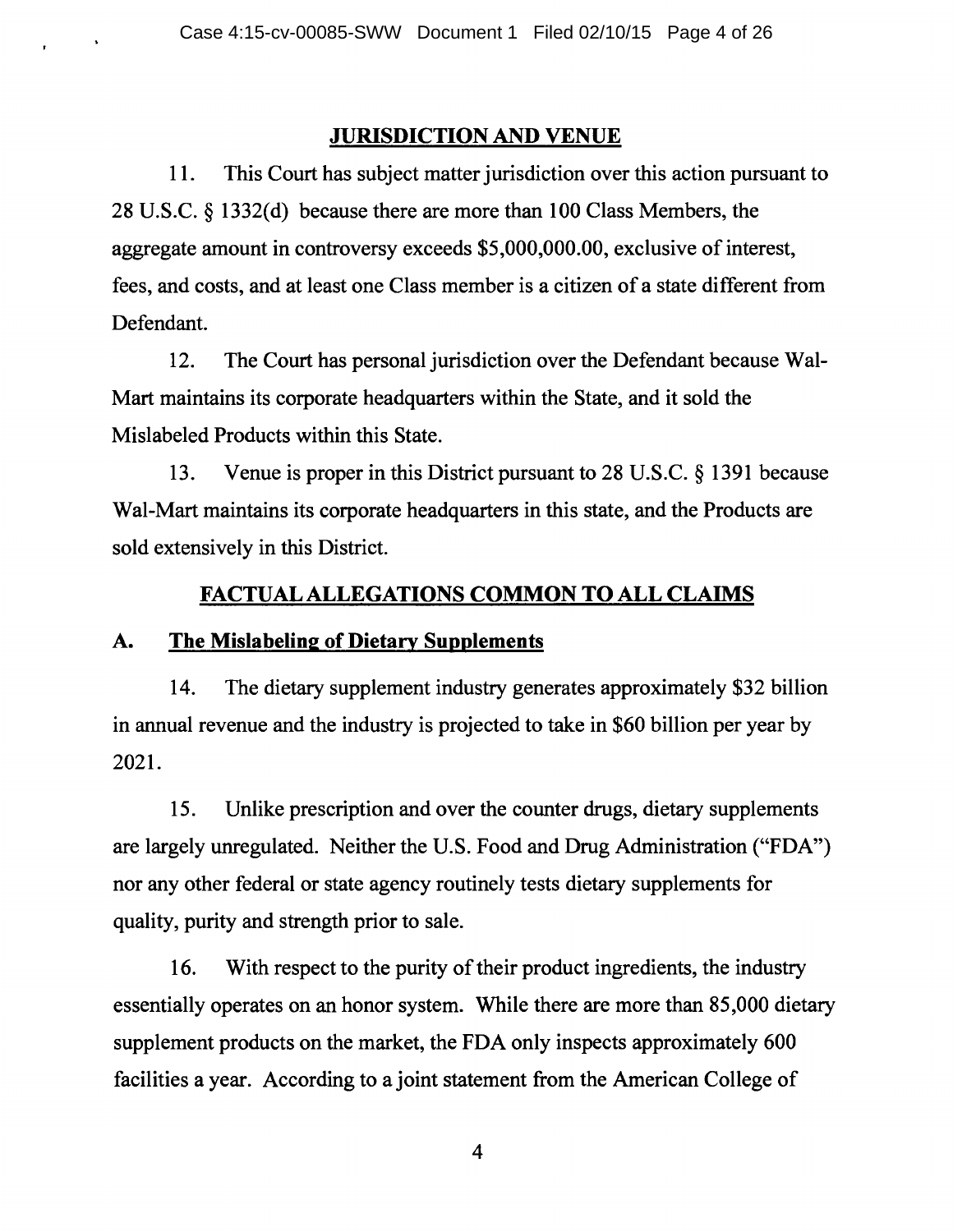Medical Toxicology and the American Academy of Clinical Toxicology, "there is a lack of stringent quality control of the ingredients present in many herbal and dietary supplements."

17. The lack of oversight in an expanding lucrative market has led some industry players to commit massive widescale fraud, misrepresenting the ingredients in the products and substituting them with cheap, abundant and sometimes dangerous filler ingredients. Indeed, the World Health Organization has determined that the adulteration of consumer products is a threat to consumer safety.

18. Consumers have no way of knowing that the products they purchase actually contain the ingredients on their labels or if they are mislabeled.

## **B. DNA Bar Coding**

19. In the fight against product mislabeling, DNA barcoding has become an invaluable tool. DNA barcoding tests have been recognized as a robust, rapid, cost-effective and broadly applicable approach to accurate species identification.

20. DNA barcoding is a taxonomic method that uses a short genetic marker in an organism's DNA to identify it as belonging to a particular species.

21. DNA barcoding tests examine the sequence variation within a short standardized region of the genome that is known to have a high variability between different species. The sequence is then compared to a database of known species to identify the species to which the sample belongs.

22. DNA barcoding has been used to identify species since at least 2003. In recent years, the technique has been used to determine the accuracy of herbal product labels. The results indicate that many products do not contain the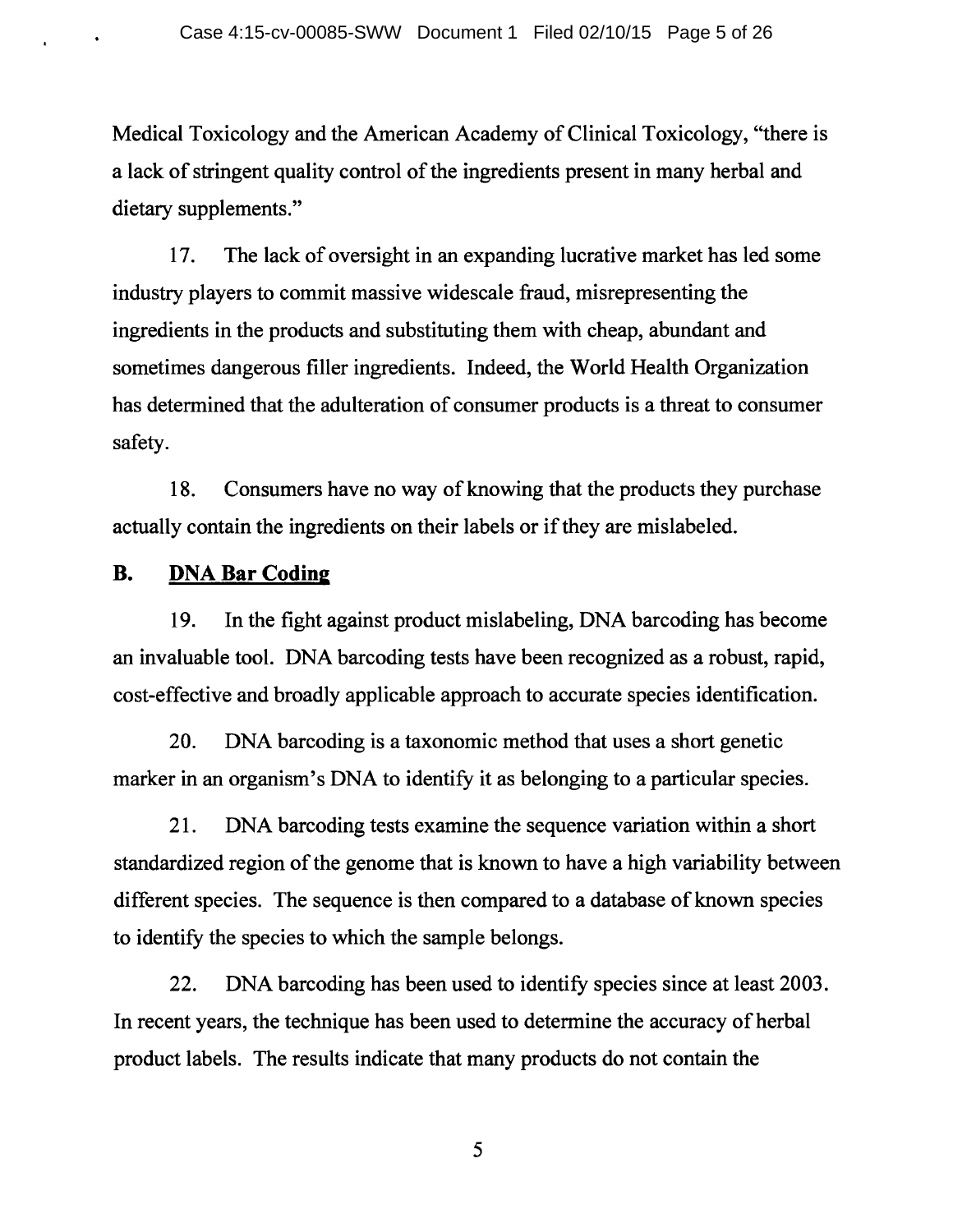ingredients listed on their labels and often contain filler ingredients dangerous to some consumers.

23. In 2010, the PBS News Hour featured an expose on the herbal supplement industry titled, *What's Really In Herbal Supplements.* PBS commissioned a series of DNA barcoding tests on popular dietary supplements and concluded that 38% of the 16 supplements samples tested were found to be "suspect or outright frauds."

24. A DNA bar coding study published in 2011 noted that a large percentage of herbal teas generated DNA identifications not found on the product labels.

25. Similarly, the results of a 2012 DNA barcoding study from Stonybrook University found that of the 36 samples of commercial black cohash dietary supplements purchased online and at retail stores, one-quarter contained no black cohash DNA whatsoever.

26. In a 2013 study of commercial dietary supplements sold in the United States and Canada, researchers also found rampant mislabeling. Specifically, the results revealed the following:

- echinacea supplements were found to include ground up bitter weed, which has been linked to rashes, nausea and flatulence;
- several St. John's wort samples contained no St. John's wort DNA, and instead included rice or Alexandria senna, a powerful laxative;
- gingko biloba supplements, promoted as memory enhancers, were mixed with fillers and black walnut, a potentially deadly hazard for people with nut allergies; and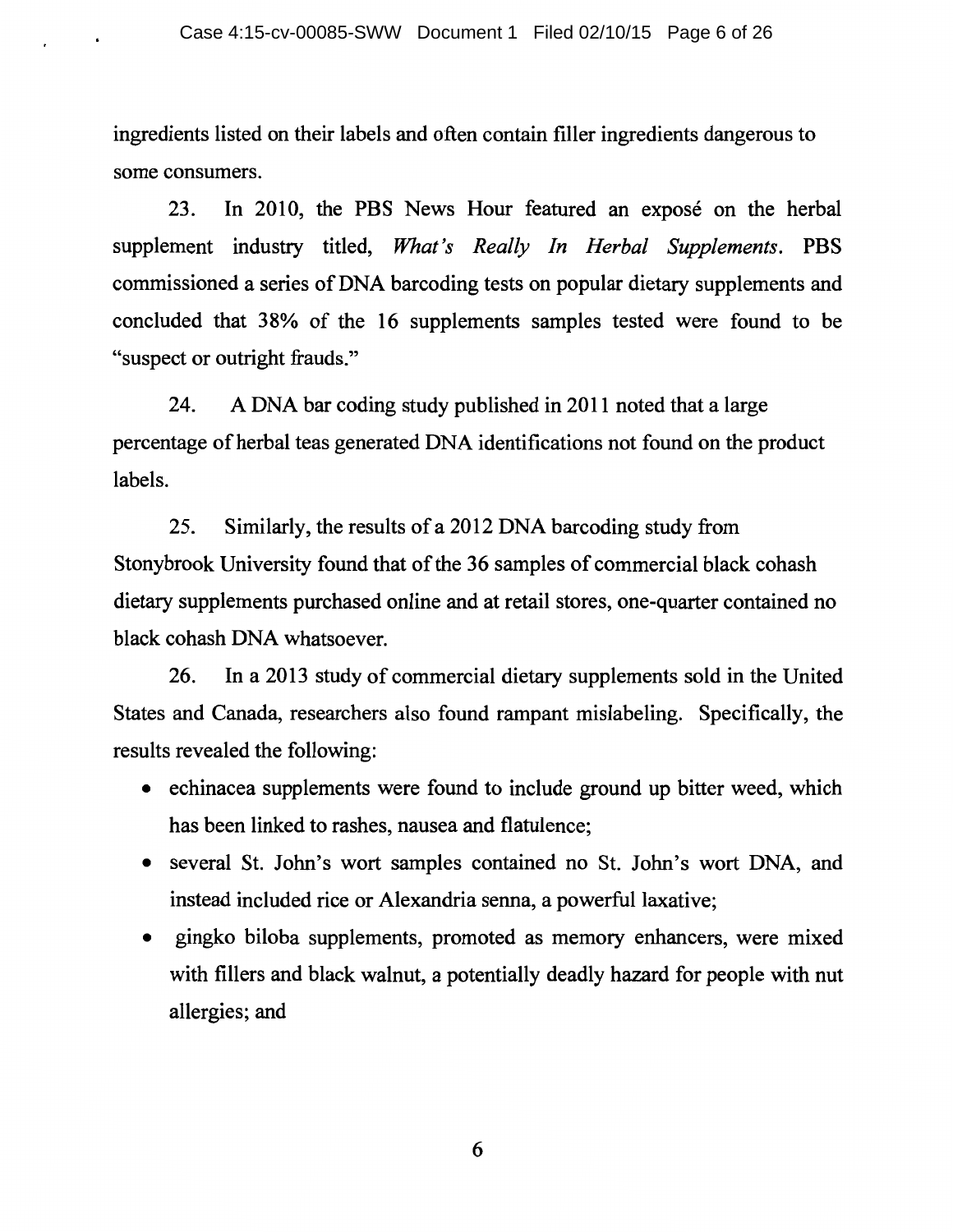• numerous products tested positive for undisclosed fillers such as rice, soybeans and wheat, "which is a health concern for people allergic to these plants, as well as people seeking gluten free products."

27. Dr. David A. Baker, author of the black cohash study commented to the New York Times for an article concerning the state of supplement regulation in 2013. He describe it as the "the Wild West" and said consumers had no idea how few safeguards were in place. Dr. Baker further stated:

If you had a child who was sick and three out of 10 penicillin pills were fake, everybody would be up in arms. But it's O.K. to buy a supplement where three out of 10 pills are fake. I don't understand it. Why does this industry get away with that?

# **C. The Mislabeled Products**

28. Wal-Mart is the world's largest retailer which operates more than 4,100 retail stores in the United States. Wal-Mart is also a major online retailer, which sells a wide variety of products on www.walmart.com.

29. On March 2, 1999, the United States Patent and Trademark Office registered the trademark for Spring Valley to Wal-Mart.

30. Spring Valley™ brand is Wal-Mart's store brand, under which it markets and sells in its retail and online stores a wide variety of vitamins, minerals and dietary supplements, including the Mislabeled Products.

31. Wal-Mart maintains a dedicated portion of its online retail stores to its line of Spring Valley™ products. *Accessible from* www.walmart.com/springvalley.

*a. Saw Palmetto*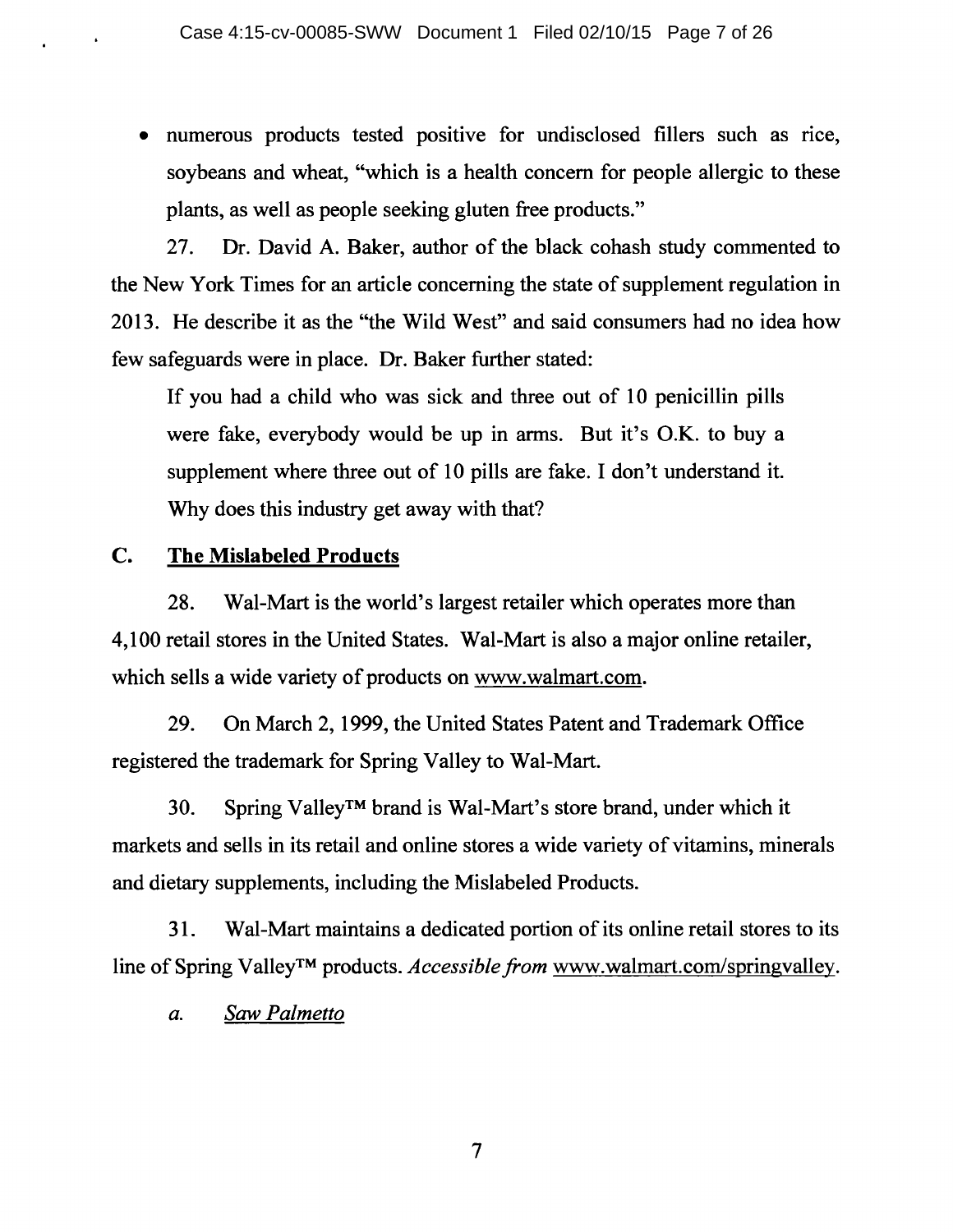32. Wal-Mart sells saw palmetto capsules under its Spring Valley™ brand. According to the product labels, saw palmetto products are sold for "Prostate Health," and "are a source of fatty acids and sterols [that have] traditionally been used to support prostate and urinary health."

33. The labels on the saw palmetto products indicate that their only ingredients are:



saw palmetto, pumpkin seed, nettle root, beta sitosterol, lycopene, gelatin and vegetable magnesium stearate. Wal-Mart further represents on the product label that the saw palmetto products contain no wheat and no gluten.

34. Wal-Mart sells bottles of 100 purported 450 mg capsules of saw palmetto for approximately \$10.74. A bottle of 100 purported 160 mg capsules of saw palmetto sells for approximately \$6.98.

*b. Gingko Biloba* 

35. Wal-Mart sells gingko biloba tablets under its Spring Valley™ brand. According to the product labels, they are sold for "memory support."

36. Wal-Mart's gingko biloba product labels list only the following ingredients: gingko biloba, rice powder, gelatin, and vegetable magnesium stearate. Wal-Mart further represents on the product label that the gingko biloba products contain no wheat and no gluten.

37. Wal-Mart sells bottles of 240 purported 60 mg gingko biloba tablets for approximately \$10.74. A bottle of 90 purported 120 mg gingko biloba tablets sells for approximately \$8.34.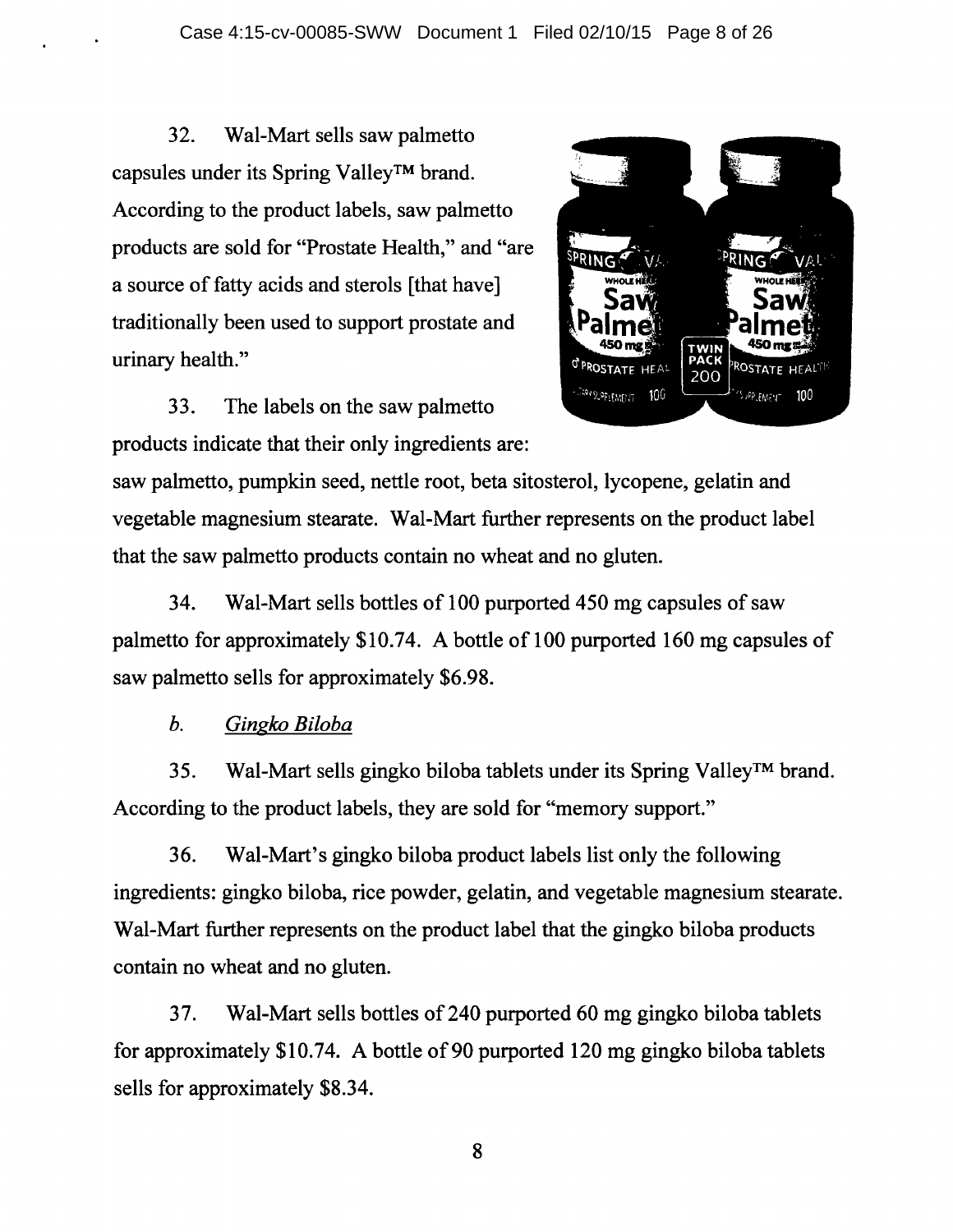## *c. Garlic*

38. Wal-Mart sells garlic capsules under its Spring Valley™ brand. According to the product labels, they are sold for "Heart Health."

39. The product labels lists only the following ingredients: Allium Sativum (garlic), soybean oil, gelatin and glycerin. Wal-Mart further represents on the product label that the garlic products contain no wheat and no gluten.



40. Wal-mart sells twin packs of bottles containing 120 purported 1000 mg garlic capsules for approximately \$6.00.

*d. St. John's Wort* 

41. Wal-Mart sells St. John's wort capsules under its Spring Valley™ brand. According to the product labels, they are sold for "Mood Health" and the product "is a source of nutrients that support mood health and emotional balance."

42. The labels on the St. John's wort products indicate that their only ingredients are: hypericum perforatum (St. John's wort), maltodextrin, gelatin, magnesium silicate, silica, and vegetable magnesium stearate.

43. Wal-Mart sells bottles of 100 purported 150 mg St. John's Wort capsules for approximately \$3.98. The product is also sold in purported 300 mg capsules.

*e. Echinacea*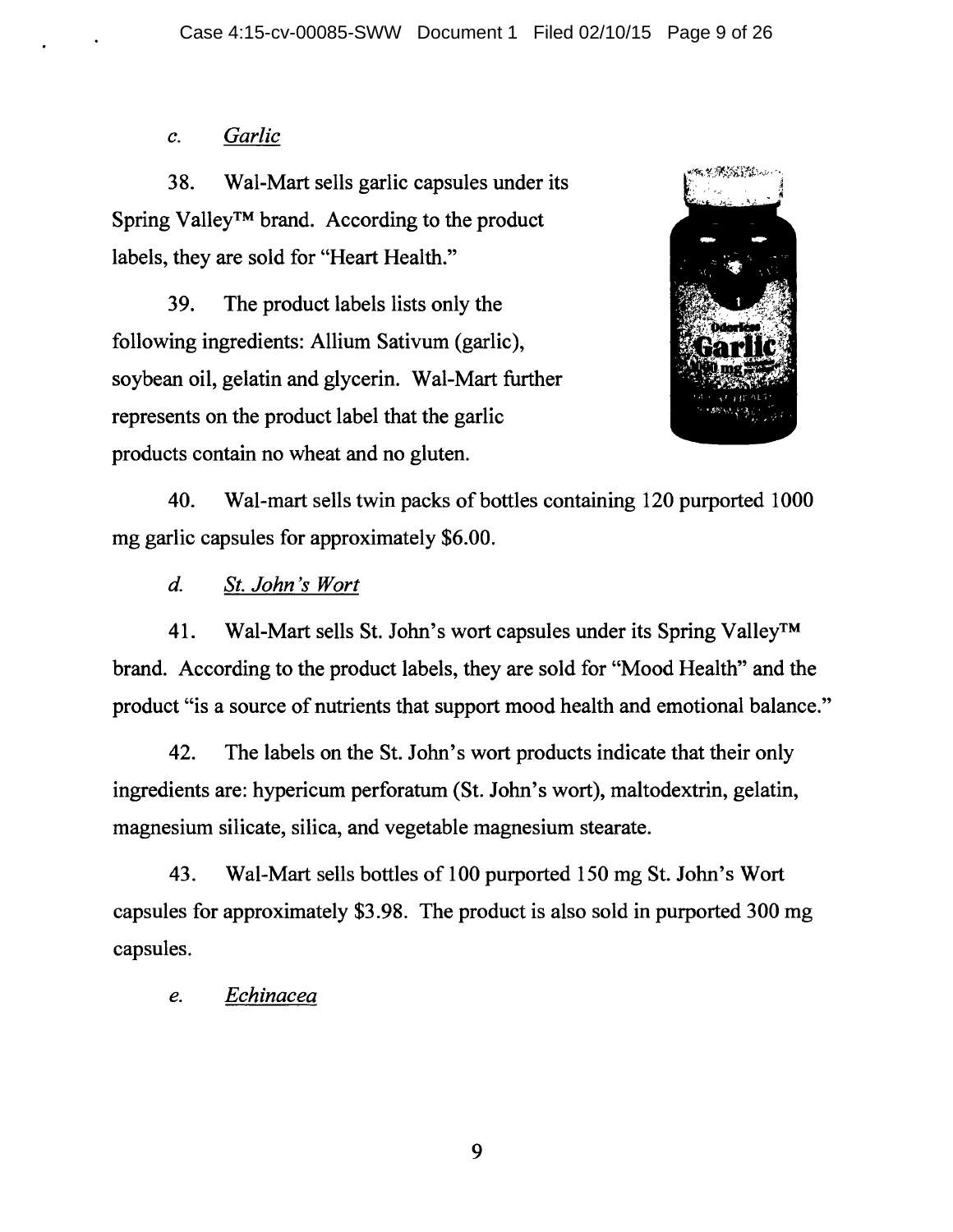44. Wal-Mart sells echinacea capsules under its Spring Valley™ brand. According to the product labels, they are sold for "Immune Health."

45. The labels on the echinacea products list only the following ingredients: echinacea, gelatin, dicalcium phosphate, microcrystalline cellulose, silicon dioxide, magnesium stearate, and stearic acid.

46. Wal-Mart sells bottles of 150 purported 100 mg echinacea capsules sells for approximately \$9.44.



f *Ginseng* 

47. Wal-Mart sells ginseng capsules under its Spring Valley™ brand. According to the product labels, they are sold for "General Wellness."

48. The labels on the ginseng products list only the following ingredients: ginseng, maltodextrin, gelatin, cellulose, silica, and vegetable magnesium stearate. The labels further provide that the products contain no gluten and no wheat.

49. A bottle of 60 purported 100 mg ginseng capsules sells for approximately \$4.50. A 150-capsule bottle sells for approximately \$9.44.

## **D. Wal-Mart's Bait and Switch**

50. In 2015, the Office of the Attorney General of New York conducted an investigation of Wal-Mart's practices with respect to the mislabeling and contamination of Wal-Mart's Spring Valley™ Dietary Supplements.

51. The investigation included a DNA barcode analysis of six Wal-Mart Spring Valley™ products: gingko biloba, St. John's wort, ginseng, garlic, echinacea and saw palmetto.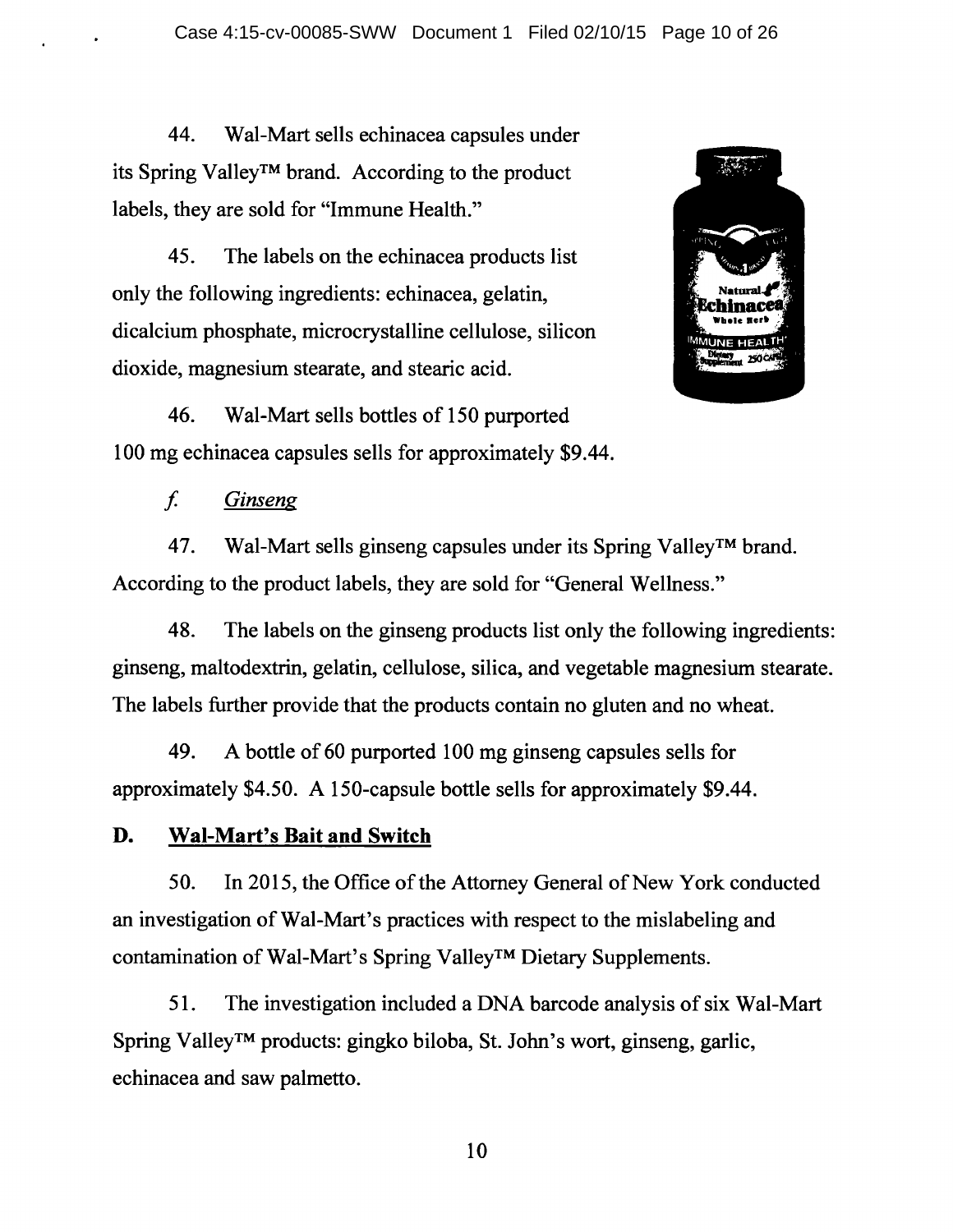52. The results showed that only four percent (4%) of ninety tests yielded DNA for plants consistent with the product label. Even those tests which produced positive results revealed that the listed ingredients did not predominate. More than half of the tests (56%) yielded no plant DNA at all.

53. With respect to the testing of Wal-Mart's Spring Valley™ gingko biloba products, *no gingko biloba DNA was identified.* Despite Wal-Mart's representation on the product label that the products contain no wheat or gluten, several of the gingko biloba tests revealed *the presence of wheat.* Some of the tests revealed the presence of other filler ingredients, while other tests revealed no plant DNA whatsoever.

54. With respect to the testing of Wal-Mart's Spring Valley™ ginseng products, *no ginseng DNA was identified.* Despite Wal-Mart's representation on the product label that the products contain no wheat or gluten, one or more of the tests revealed *the presence of wheat.* Some of the tests revealed the presence of other filler ingredients, while other tests revealed no plant DNA whatsoever.

55. With respect to the testing of Wal-Mart's Spring Valley™ echinacea products, *no echinacea DNA was identified.* In fact, the fifteen tests identified no plant genetic material whatsoever.

56. With respect to the testing of Wal-Mart's Spring Valley™ garlic products, *no garlic DNA was identified in fourteen of the fifteen tests.* Moreover, the one test that did indicate the presence of garlic also showed that the ingredient did not predominate. Despite Wal-Mart's representation on the product label that the products contain no wheat or gluten, one or more of the tests revealed *the presence of wheat.* Some of the tests revealed the presence of other filler ingredients, while ten of the tests revealed no genetic material whatsoever.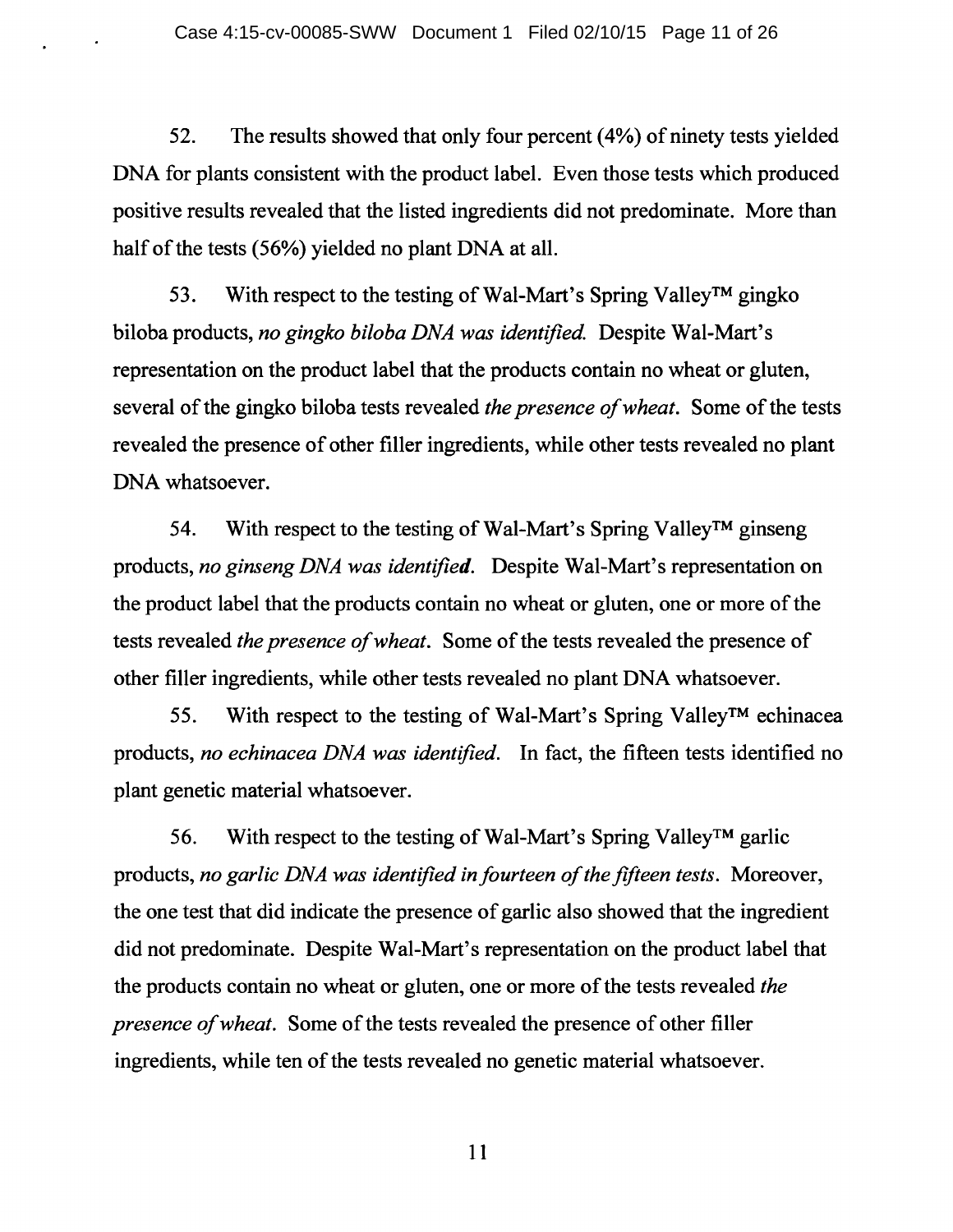57. With respect to the testing of Wal-Mart's Spring Valley™ saw palmetto products, *no saw palmetto DNA was identified in twelve of the fifteen tests.* Moreover, tests that did indicate the presence of saw palmetto also showed that the ingredient did not predominate. Some of the tests revealed the presence of other filler ingredients including allium (garlic), while four of the tests revealed no plant DNA whatsoever.

58. Incredibly, the results revealed that a consumer would be three times more likely to receive garlic by purchasing Wal-Mart's Spring Valley™ saw palmetto product than she would be by purchasing Wal-Mart's Spring Valley™ garlic product.

59. On February 2, 2015, the Office of the Attorney General of the State of New York issued a letter to Wal-Mart's President and CEO, Doug McMillon demanding that Wal-Mart "cease and desist engaging in the sale of adulterated and/or mislabeled herbal dietary supplements" and to immediately stop the sale of certain lots of the Mislabeled Products. A copy of the Attorney General's letter is annexed hereto as **Exhibit** A.

60. In connection with the action, New York Attorney General Eric Schneiderman said:

This investigation makes one thing abundantly clear: the old adage 'buyer beware' may be especially true for consumers of herbal supplements ... The DNA test results seem to confirm long-standing questions about the herbal supplement industry. Mislabeling, contamination, and false advertising are illegal. They also pose unacceptable risks to New York families-especially those with allergies to hidden ingredients. At the end of the day, American corporations must step up to the plate and ensure that their customers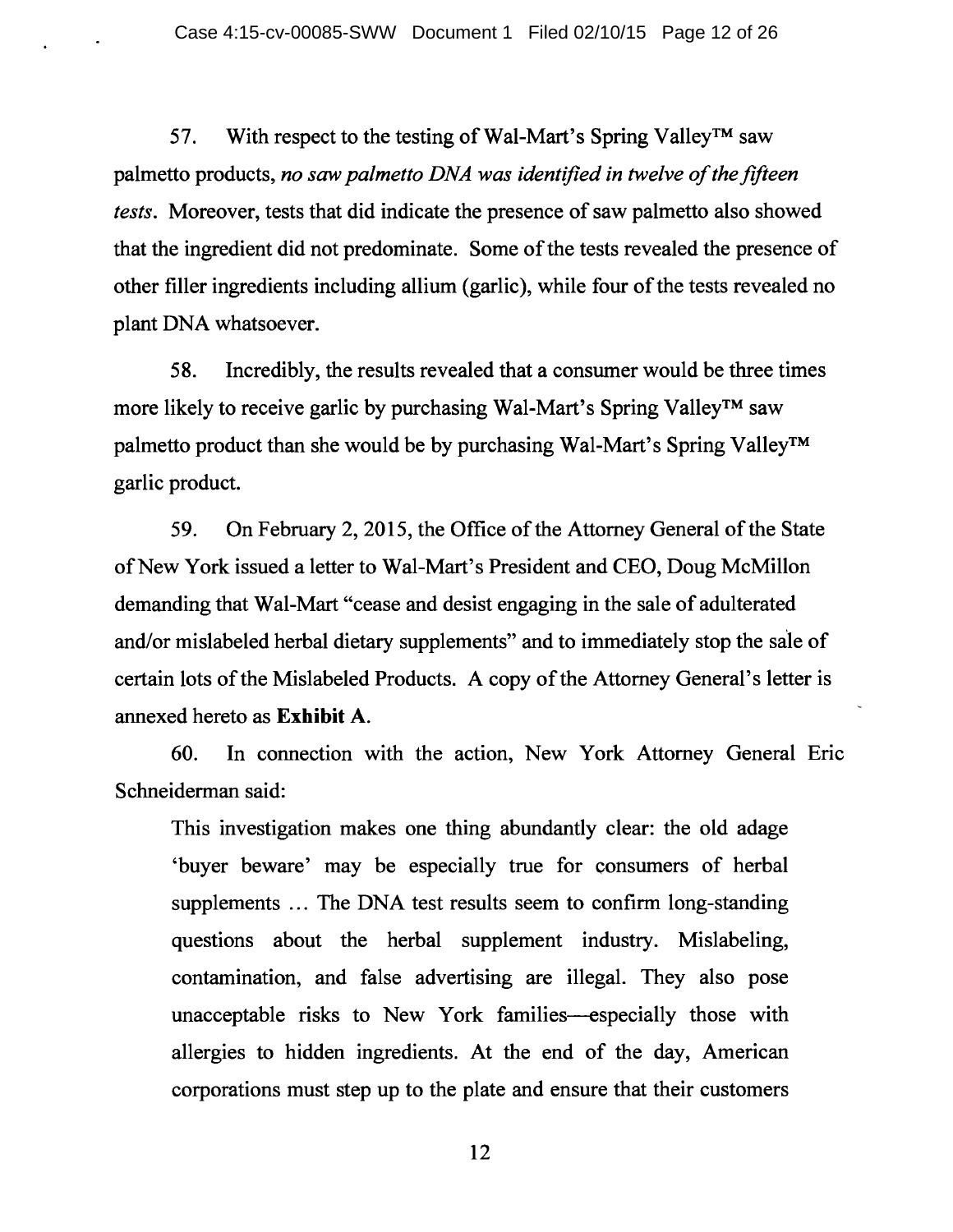are getting what they pay for, especially when it involves promises of good health.

61. Dr. Arthur P. Grollman, Professor of Pharmacological Sciences at Stonybrook University, praised the study's methodology, noting, "[t]his study undertaken by Attorney General Schneiderman's office is a well-controlled, scientifically-based documentation of the outrageous degree of adulteration in the herbal supplement industry."

62. Wal-Mart has continued to sell other lots of the Mislabeled Products, which upon information and belief, remain available online and at Wal-Mart locations throughout the United States.

#### CLASS REPRESENTATION ALLEGATIONS

63. Plaintiff seeks to represent a class defined as all persons in the United States who purchased the Mislabeled Products, excluding those that made such purchase for purpose of resale (the "Class").

64. Excluded from the Class are Wal-Mart and the Doe Defendants, their current and former officers and directors, members of their immediate families, their legal representatives, heirs, successors, or assigns and any entity in which Wal-Mart or the Doe Defendants has a controlling interest. Also excluded from the Class are any person or entity who exclude themselves by requesting exclusion from the Class in accordance with requirements to be approved by the Court.

65. Wal-Mart sells the Mislabeled Products online and in its retail stores across the United States. Plaintiff estimates that there are millions of prospective class members. Accordingly, members of the Class are so numerous that their individual joinder herein is impracticable. The precise number of Class members and their identities are unknown to Plaintiff at this time but may be determined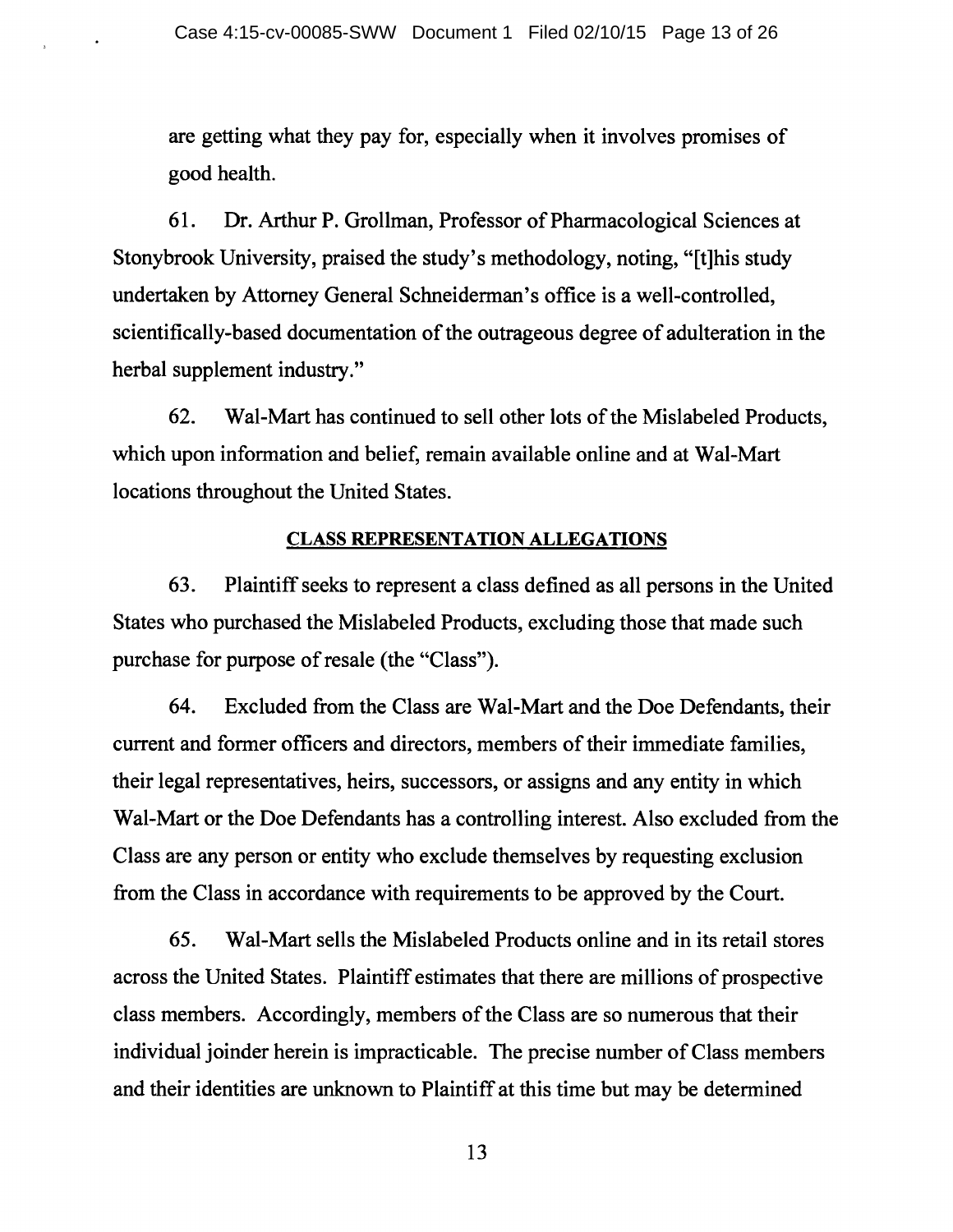through discovery. Class members may be notified of the pendency of this action by mail and/or publication through the distribution records of Wal-Mart.

66. Common questions of law and fact exist as to all Class members and predominate over questions affecting only individual Class members. Common legal and factual questions include, but are not limited to:

- a. whether the Mislabeled Products actually contain the ingredients indicated on the product labels;
- b. whether the Mislabeled Products actually contain the ingredients indicated on the product labels in the concentrations indicated on the product labels;
- c. whether Defendant made any express warranties in connection with the sale of the Mislabeled Products;
- d. whether Defendant breached any of those express warranties in connection with the sale of the Mislabeled Products;
- e. whether Defendant breached an implied warranty of merchantability in connection with the sale of the Mislabeled Products;
- f. whether Defendant was unjustly enriched by its conduct; and
- g. whether defendant was negligent in making any misrepresentations about the ingredients and concentrations of ingredients in the Mislabeled Products.

67. The claims of the named Plaintiff are typical of the claims of the Class in that Plaintiff was exposed to Wal-Mart's false, misleading and misbranded labels, purchased the Mislabeled Products, and suffered losses as a result of those purchases.

68. Plaintiff is an adequate representative of the Class because her interests do not conflict with the interests of the Class members she seeks to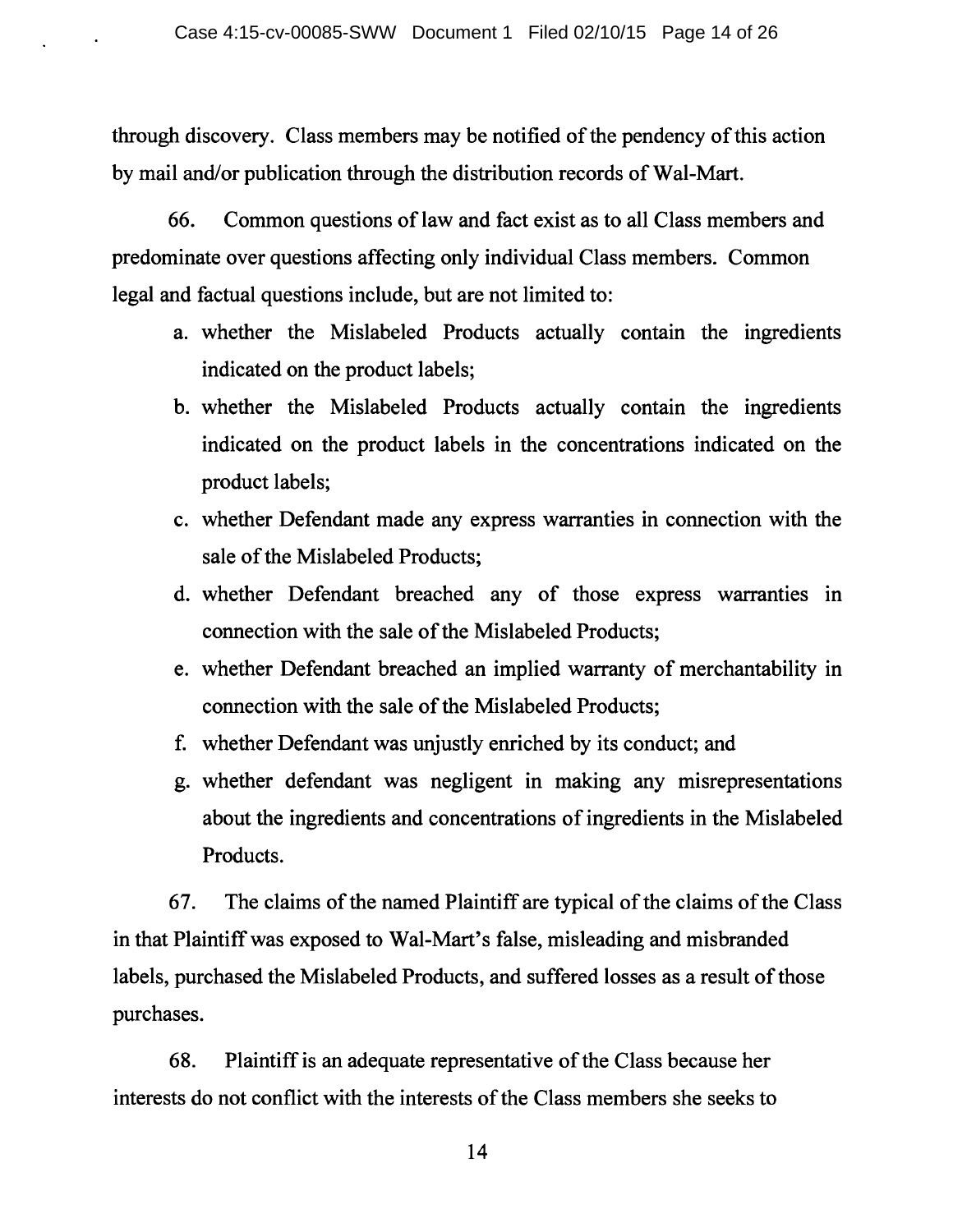represent, she has retained competent counsel experienced in prosecuting class actions, and she intends to prosecute this action vigorously. The interests of Class members will be fairly and adequately protected by Plaintiff and her counsel.

69. The class mechanism is superior to other available means for the fair and efficient adjudication of the claims of the Class members. Each individual Class member may lack the resources to undergo the burden and expense of individual prosecution of the complex and extensive litigation necessary to establish Defendant's liability. Individualized litigation increases the delay and expense to all parties and multiplies the burden on the judicial system presented by the complex legal and factual issues of this case. Individualized litigation also presents a potential for inconsistent or contradictory judgments. In contrast, the class action device presents far fewer management difficulties and provides the benefits of single adjudication, economy of scale, and comprehensive supervision by a single court on the issue of Defendant's liability. Class treatment of the liability issues will ensure that all claims and claimants are before this Court for consistent adjudication of the liability issues.

## **COUNT I**

## **Breach Of Express Warranty**

70. Plaintiff repeats the allegations contained in the paragraphs above as if fully set forth herein.

71. Plaintiff brings this Count individually and on behalf of the members of the Class.

72. In connection with the sale of the Mislabeled Products, Wal-Mart issued express warranties concerning the ingredients in the Products, the concentrations of those ingredients and the products' effects.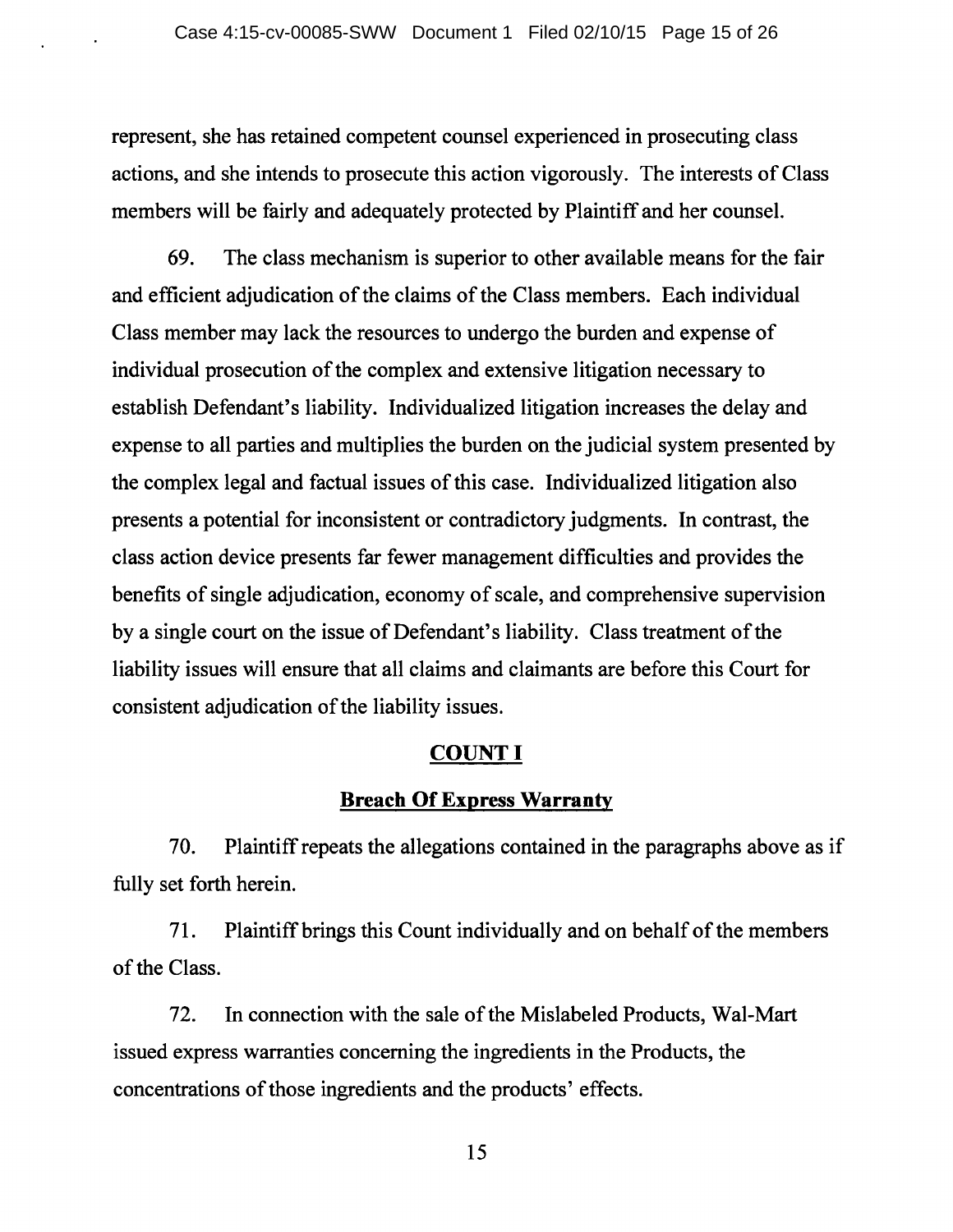73. Defendant's affirmations of fact and promises made to Plaintiff and the Class on the Product labels and packaging materials, became part of the basis of the bargain between Wal-Mart and Plaintiff and the Class Members, thereby creating express warranties that the Products would conform to Wal-Mart affirmations of fact, representations, promises, and descriptions.

74. Wal-Mart breached the written warranties because each of the express warranties is provably false and misleading. The Mislabeled Products do not include ingredients listed on the labels in the concentrations on the labels.

7 5. Plaintiff and the Class Members were injured as a direct and proximate result of Wal-Mart's breach because: (a) they would not have purchased the Mislabeled Products if they had known the truth about those products; (b) they paid for the Products due to the false and misleading labeling; and ( c) the Products did not have the quality, effectiveness, or value as promised. As a result, Plaintiff and the Class have been damaged in the full amount of the purchase price of the Products.

# **COUNT II Breach of Implied Warranty of Merchantability**

76. Plaintiff incorporates by reference and re-alleges each and every allegation set forth above as though fully set forth herein.

77. Plaintiff brings this claim individually and on behalf of the members of the proposed Class against Wal-Mart.

78. The Mislabeled Products are unmerchantable because they do not contain the ingredients or concentrations of ingredients as indicated on the product labels and as a result do not have the pharmacological effects that Wal-Mart maintains on the labeling for the Mislabeled Products.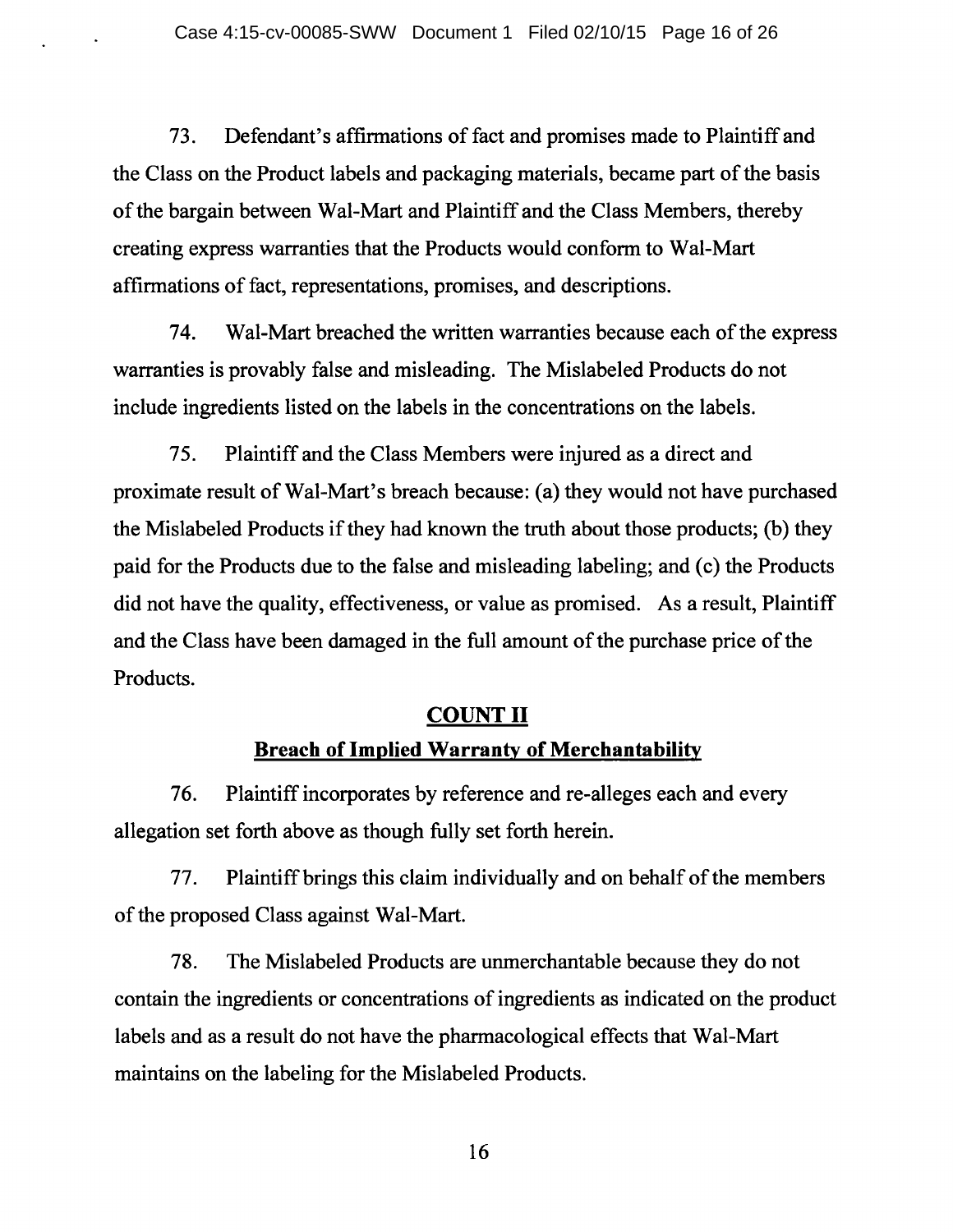79. The Mislabeled Products were unmerchantable at the time they left the location where they were created, and remained unmerchantable at all times after that. This unmerchantability is inherent in the products.

80. Plaintiff notified Wal-Mart of the acts constituting breach of the implied warranty of merchantability, both for herself and the Class. Plaintiff and other Class members suffered injury as a result of these breaches of warranty, for which Plaintiff hereby prays, because they paid for and received the Mislableled Products that were not fit for sale in the marketplace.

## **COUNT** III

## **Negligent Misrepresentation**

81. Plaintiff incorporates by reference and re-alleges each and every allegation set forth above as though fully set forth herein.

82. Plaintiff brings this claim individually and on behalf of the members of the proposed Class against Wal-Mart.

83. To make a claim for negligent misrepresentation, Plaintiff must show the following: 1) Defendant made representations in the course of their business; 2) Defendant supplied "false information" for the guidance of others in their business; 3) Defendant did not exercise reasonable care or competence in obtaining or communicating the information; and 4) Plaintiff suffered pecuniary loss by justifiably relying on the misrepresentation.

84. All of these factors exist here. Defendant advertised and made false, misleading, and deceptive claims about the Mislabeled Products. Namely, Defendant claimed that the Mislabeled Products contained labeled ingredients in specific concentrations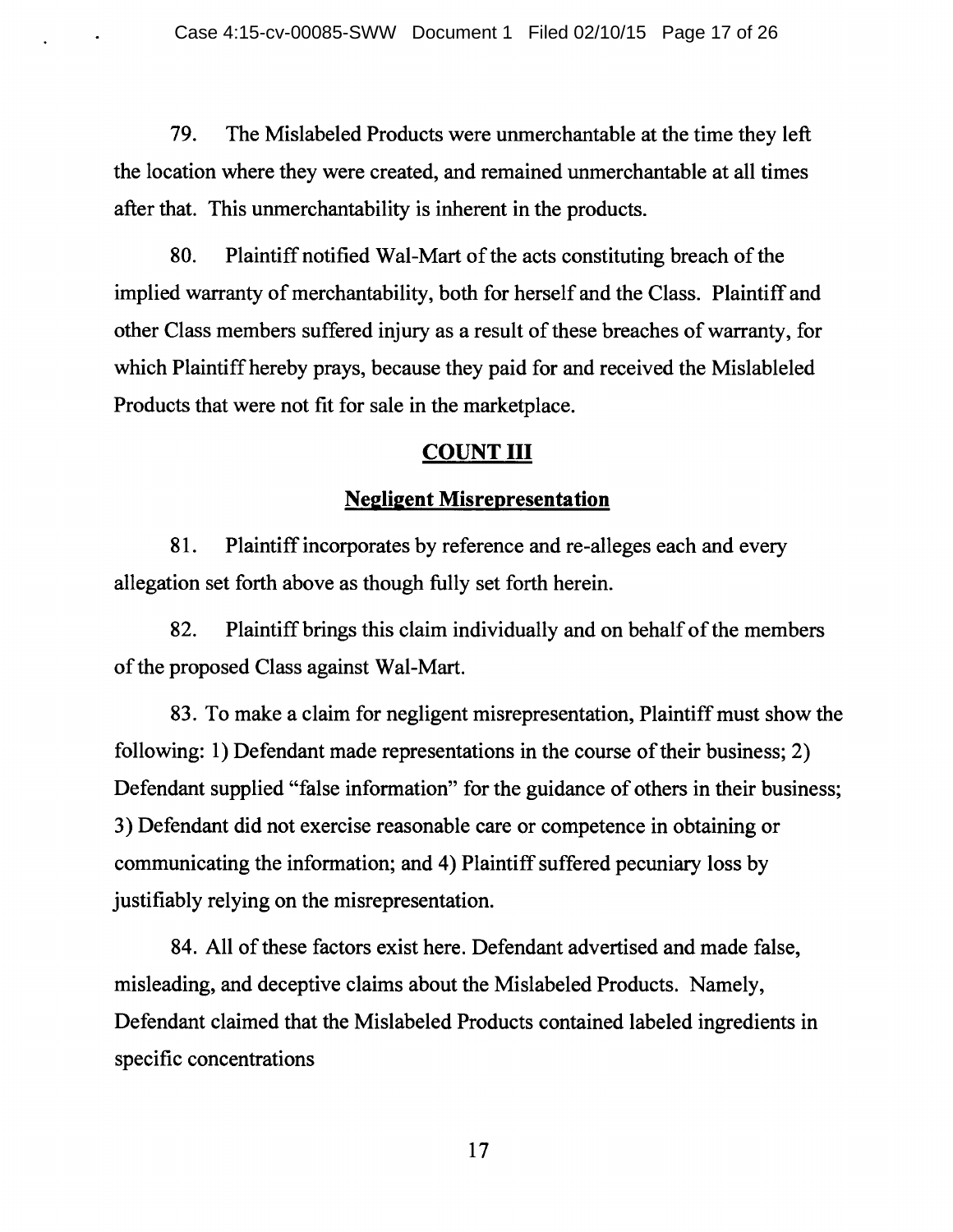85. Defendant's representations were not true, and Wal-Mart did not exercise reasonable care or competence in obtaining or communicating this information.

86. Plaintiff and the Class relied on Defendant's representation in purchasing the Mislabeled Products. There would be no other reason to purchase a dietary supplements in specific concentrations, if the product did not contain those ingredients in those concentrations. As a result, Plaintiff and the Class were damaged by their purchase of the Mislabeled Products.

87. Plaintiff and the class suffered pecuniary loss in the amount of the purchase price of the Mislabeled Products.

## **COUNT IV**

## **(Unjust Enrichment)**

88. Plaintiff repeats the allegations contained in the foregoing paragraphs as if fully set forth herein.

89. Plaintiff brings this cause of action individually and on behalf of the members of the Class.

90. "Although there are numerous permutations of the elements of the unjust enrichment cause of action in the various states, there are few real differences. In all states, the focus of an unjust enrichment claim is whether the defendant was unjustly enriched. At the core of each state's law are two fundamental elements – the defendant received a benefit from the plaintiff and it would be inequitable for the defendant to retain that benefit without compensating the plaintiff. The focus of the inquiry is the same in each state." *Jn re Mercedes-Benz Tele Aid Contract Litig.,* 257 F.R.D. 46, 58 (D.N.J. Apr. 24, 2009), quoting *Powers v. Lycoming Engines,* 245 F.R.D. 226, 231 (E.D. Pa. 2007).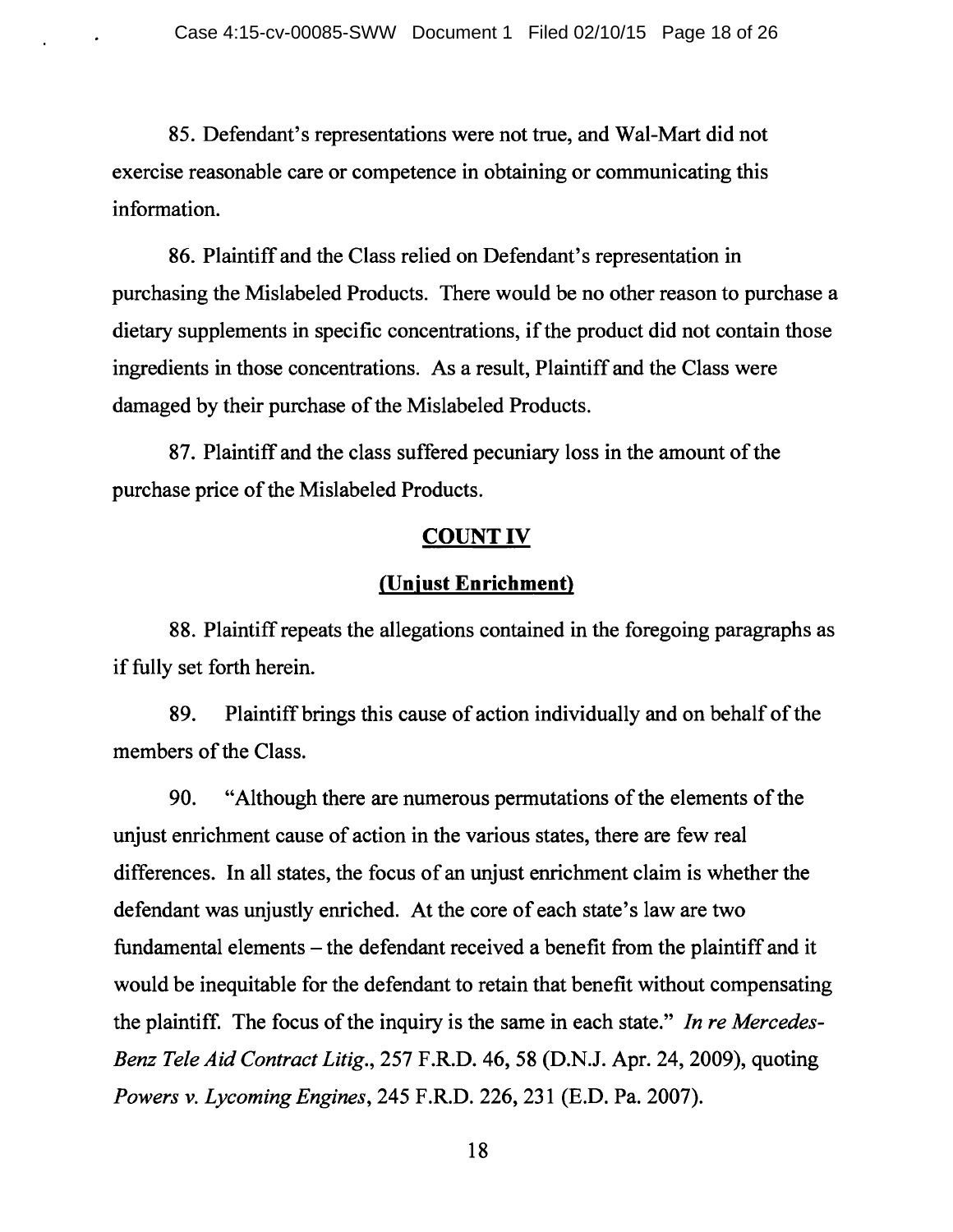91. Plaintiff and Class members conferred a benefit on Wal-Mart by purchasing the Mislabeled Products.

92. Wal-Mart has been unjustly enriched in retaining the revenues derived from Class members' purchases of the Mislabeled Products retention under these circumstances is unjust and inequitable because the products did not contain the ingredients indicated on the their product labels in the concentrations indicated on the labels.

93. Because Wal-Mart's retention of the non-gratuitous benefit conferred on them by Plaintiff and Class members is unjust and inequitable, Defendant must pay restitution to Plaintiff and the Class members for their unjust enrichment, as ordered by the Court.

**WHEREFORE,** Plaintiff prays for relief and judgment, as follows:

A. Determining that this action is a properly maintainable as a class action and certifying Plaintiff as Class representative and appointing her counsel as Counsel for the Class;

B. For an order declaring that the Defendant's conduct violates the statutes referenced herein;

C. Awarding compensatory and punitive damages in favor of Plaintiff, members of the Class against Wal-Mart for all damages sustained as a result of the Defendant's wrongdoing, in an amount to be proven at trial, including interest thereon;

D. Awarding injunctive relief against Defendant to prevent it from continuing its ongoing unfair, unconscionable, and/or deceptive acts and practices;

E. For an order of restitution and/or disgorgement and all other forms of equitable monetary relief;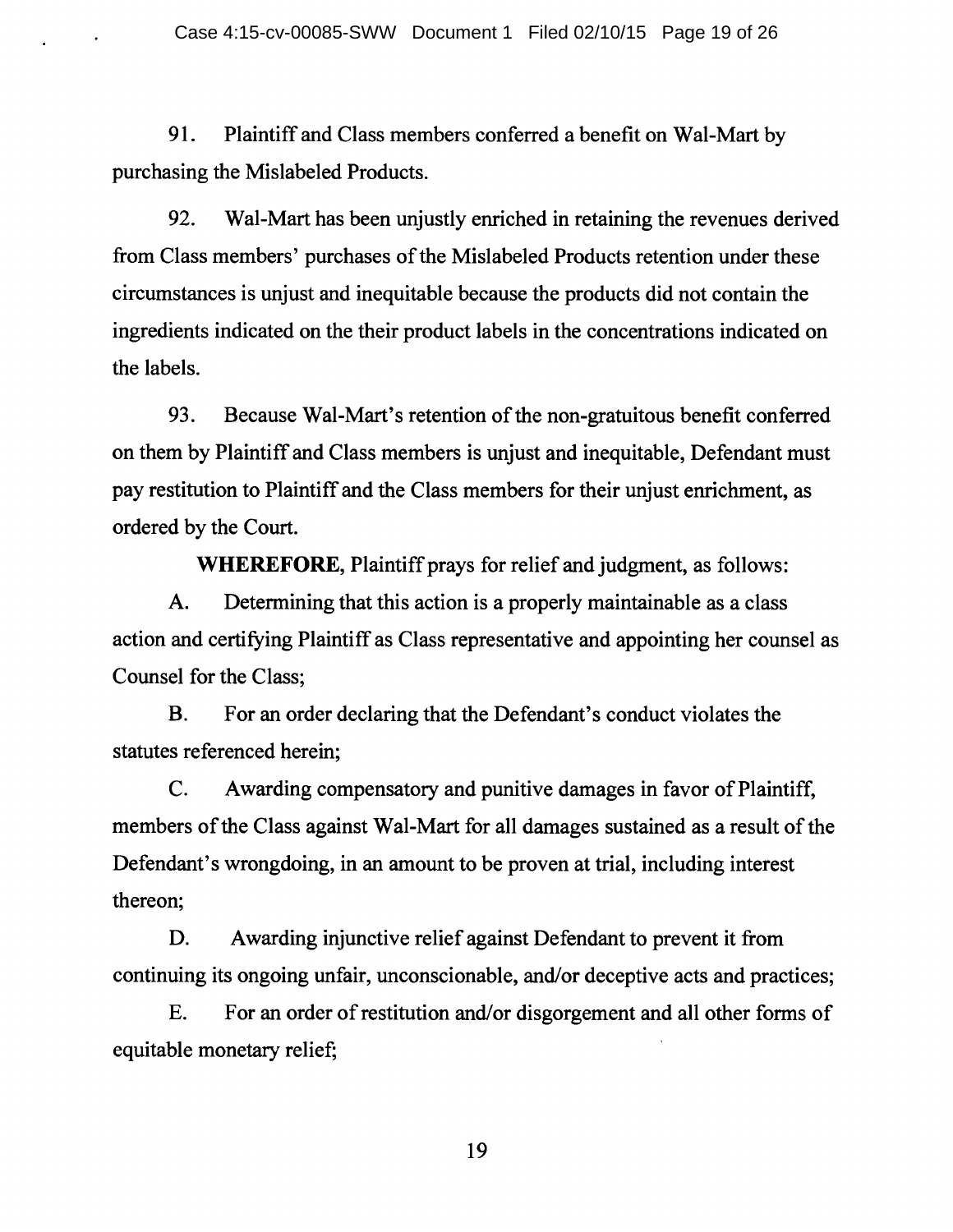F. A warding Plaintiff and members the Class their reasonable costs and expenses incurred in this action, including counsel fees and expert fees; and

G. A warding such other and further equitable relief as the Court may deem just and proper.

## **JURY DEMAND**

Plaintiff hereby demands a trial by jury on all claims so triable in this action.

Dated: February 10, 2015 Respectfully submitted,

**Carney Bates & Pulliam PLLC** 

Randall K. Pulliam (ABN 98105) rpulliam@cbplaw.com 11311 Arcade Drive, Suite 200 Little Rock, AR 72212 Phone: (501) 312-8500 Fax: (501) 312-8505

# **LEVI & KORSINSKY, LLP**

Shane T. Rowley Courtney E. Maccarone 30 Broad Street, 24th Floor New York, New York 10004 Telephone: (212) 363-7500 Facsimile: (866) 367-6510 Email: srowley@zlk.com cmaccarone@zlk.com

Shannon L. Hopkins Nancy A. Kulesa Stephanie Bartone 733 Summer St., Suite 304 Stamford, CT 06901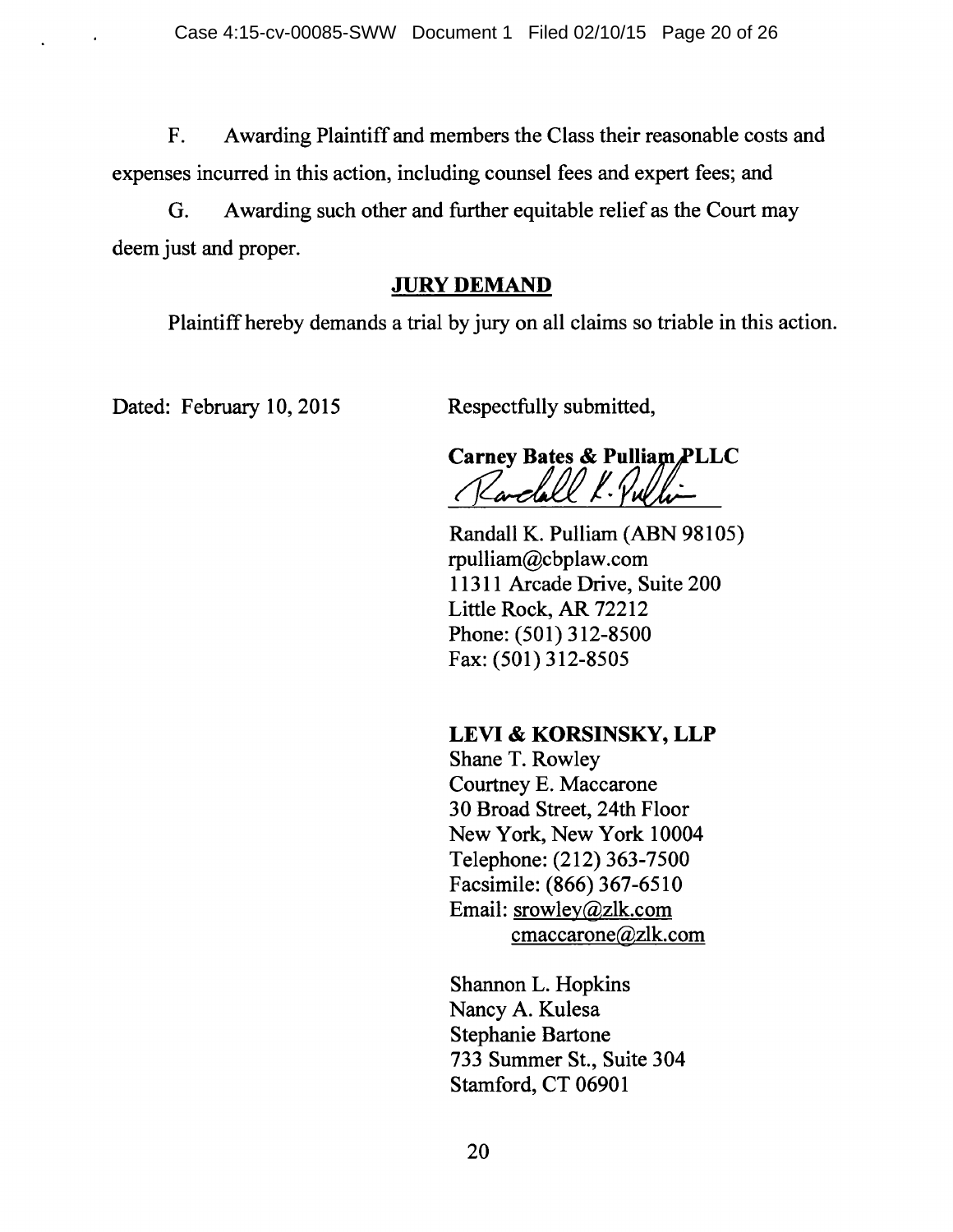$\Box$ 

Telephone: (212) 363-7500 Facsimile: (866) 367-6510 E-Mail: shopkins@zlk.com nkulesa@zlk.com sbartone@zlk.com

Counsel for Plaintiff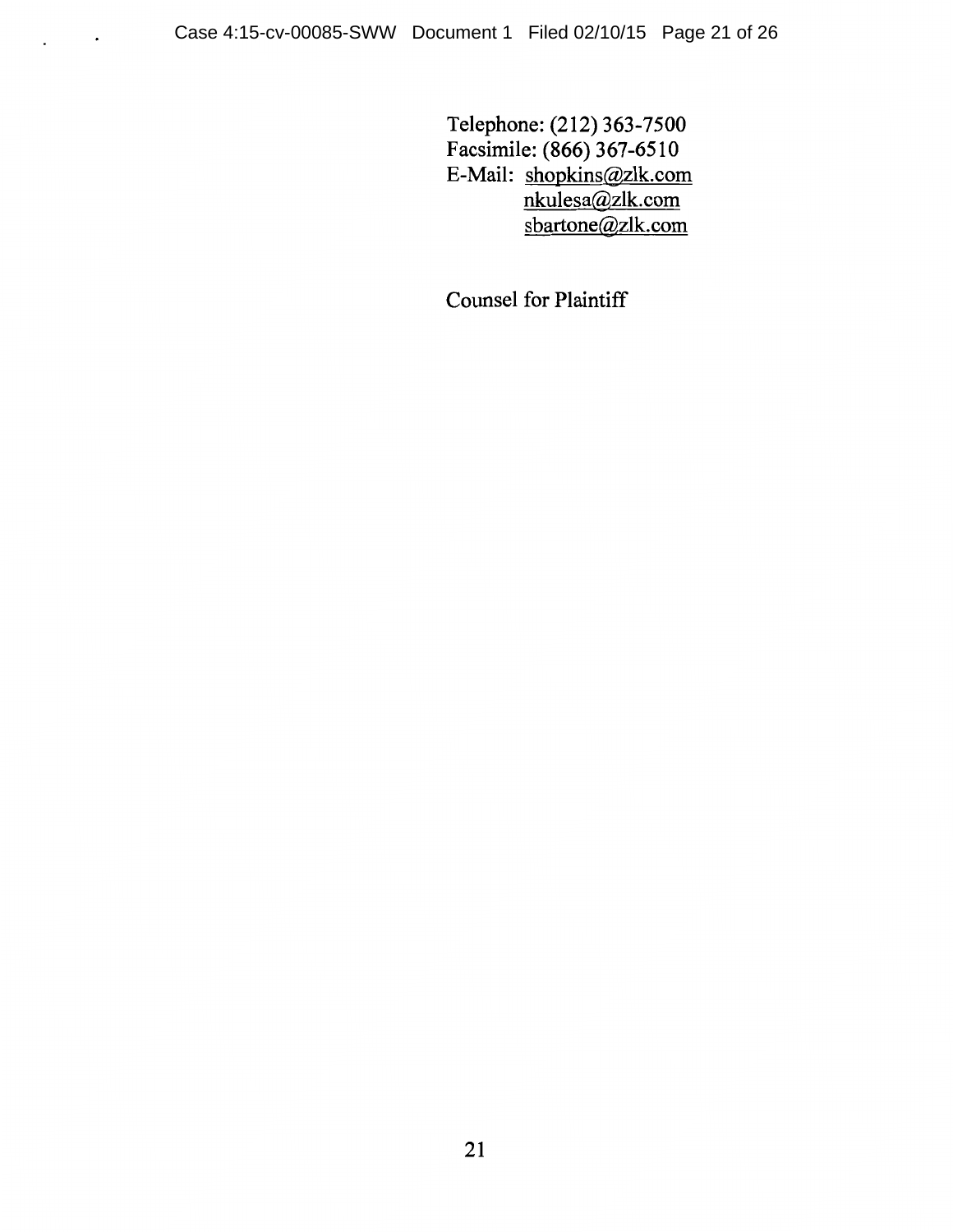Case 4:15-cv-00085-SWW Document 1 Filed 02/10/15 Page 22 of 26

 $\bullet$ 

# EXHIBIT A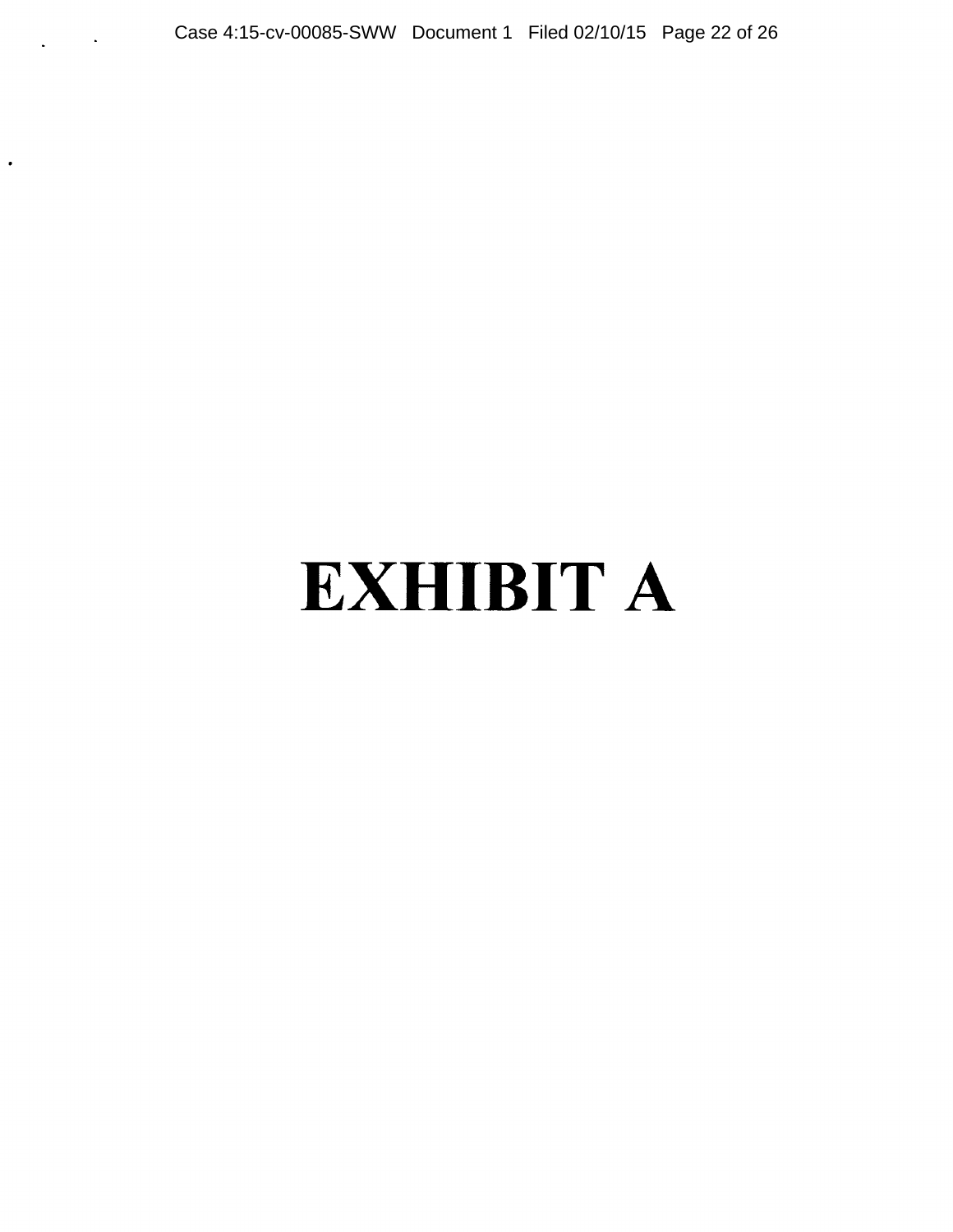Case 4:15-cv-00085-SWW Document 1 Filed 02/10/15 Page 23 of 26



**STATE OF NEW YORK** OFFICE OF THE ATTORNEY GENERAL

ERIC T. SCHNEIDERMAN ATTORNEY GENERAL

DIVISION OF REGIONAL AFFAIRS

February 2, 2015

Doug McMillon, President/CEO  $702$  SW  $8<sup>th</sup>$  Street Bentonville, Arkansas 72716

Wal-Mart Stores, Inc. *Certified-Return Receipt Requested* 

*Re: CE A SE* & *DES IS T N 0 TI FICA T I 0 N Spring Valley-Walmart Distributed Herbal Dietary Supplements* 

Dear Mr. McMillon:

#### This letter constitutes a demand to cease and desist engaging in the sale of adulterated and/or mislabeled herbal dietary supplements, and in particular to immediately stop the sale of six "Spring Valley" dietary supplements as identified by lot number in the exhibit annexed hereto.

Be advised that the Attorney General is authorized by Executive Law  $\S 63(12)$  to investigate allegations and prosecute businesses which perpetuate fraud upon consumers or engage in illegality in their business practices. General Business Article 22-b further authorizes this office to redress deceptive business acts and practices and false advertising. Of late, the topic of purity (or lack thereof) in popular herbal dietary supplements has raised serious public health and safety concerns,  $1$  and also caused this office to take steps to independently assess the validity of industry representations and advertising.

In an investigation recently conducted by the Attorney General's Office, six popular Walmart "Spring Valley" brand dietary supplement products were purchased at three different New York State locations and were then genetically tested five times per sample, yielding 90 results. The supplements tested included Gingko Biloba, St. John's Wort, Ginseng, Garlic, Echinacea, and Saw Palmetto. By using established DNA barcoding technology, analytic testing disclosed that all of the tested dietary supplement products were either unrecognizable or a substance other than what they claimed to be, and therefore fairly constitute contaminated or substituted products. Four (4) percent of the tests yielded DNA matching the product label; 40% tested for botanical material other than what was on the label; and 56% yielded no plant DNA at all.

<sup>1</sup> *See, e.g.,* Newmaster, et al., "DNA Barcoding Detects Contanunation and Substitution in North American Herbal Products," *BMC Medicine*, 2013, 11:222 (http://www.biomedcentral.com/1741-7015/11/222).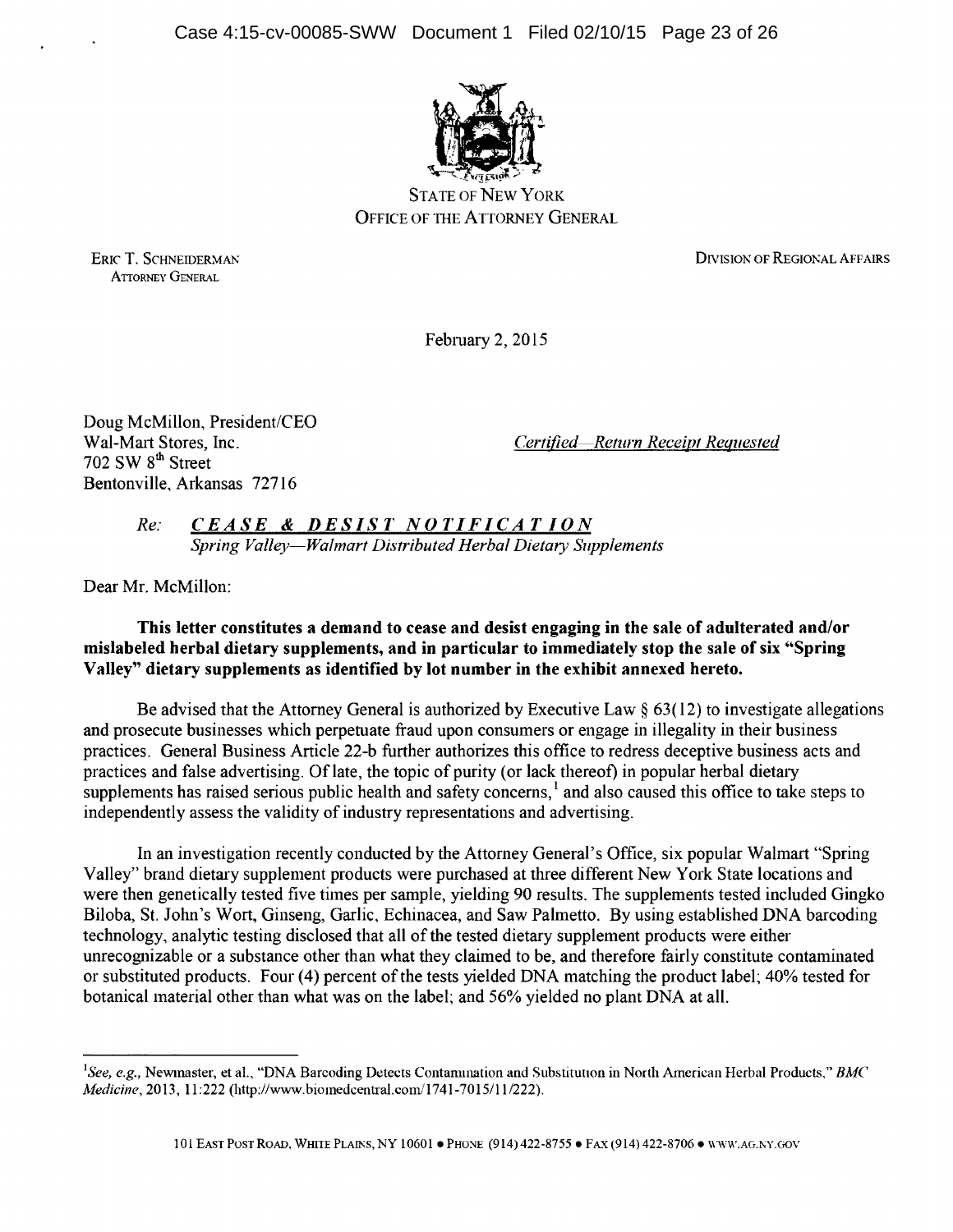Contamination, substitution and falsely labeling herbal products constitute deceptive business practices and, more importantly, present considerable health risks for consumers. The Attorney General's testing upon the products purchased revealed the following:

**Gingko Biloba.** Negative. No gingko biloba DNA was identified. The only DNA identified was "oryza" (commonly known as rice) in 6 of the fifteen tests, with other tests identifying dracaena (a tropical houseplant), mustard, wheat, and radish. Four of the tests revealed no plant DNA whatsoever.

St. **John's Wort.** Negative. No St. John's Wort DNA was identified. Of the 15-tests performed, only four identified any DNA, and it included allium, oryza (x2), and cassava (garlic, rice, and a tropical root crop).

**Ginseng:** Negative. No ginseng DNA was identified. The testing yielded identification of oryza, dracaena, pinus strobus, wheat/grass, and citrus spp., with 10 of the tests identifying no genetic material at all.

**Garlic:** Qualified negative. While one of 15 tests did identify the presence of allium, it was clearly not predominate. The other tests identified oryza (x6), and pinus spp. Genetic material of palm, dracaena, wheat, and oryza was located, with only l/15 of the tests identifying allium as present in the product. Ten of the 15 tests showed no identifiable genetic plant material.

**Echinacea:** Negative. No plant genetic material of any sort was identified in the product labeled Echinacea.

Saw Palmetto: Qualified negative. Three of 15 tests did identify the presence of saw palmetto, but it did not predominate. Three tests identified allium DNA, and six other tests identified the presence of oryza. Four tests were unable to identify any botanic DNA in the samples.

Studies conducted by the Centre for Biodiversity Genomics at the University of Guelph and others have previously alerted the dietary supplement industry to the fact that it is not providing the public with authentic products without substitution, contamination or fillers. It is disappointing that over a year later the Attorney General's researcher reached similar conclusions, demonstrating that the industry has failed to clean up its practices.

To assist in the Attorney General's ongoing investigation of this matter, and pursuant to the above authority, kindly supply the following information:

- 1. The name of the manufacturer and the location of the production of each of the herbal products identified above.
- 2. A listing of any DNA testing or any other analytic testing for content and quality (including but not limited to chemical composition) of the herbal products listed above and copies of such testing results.
- 3. Copies of all licensing and production contracts with any party involved in the production and distribution of the herbal products identified above.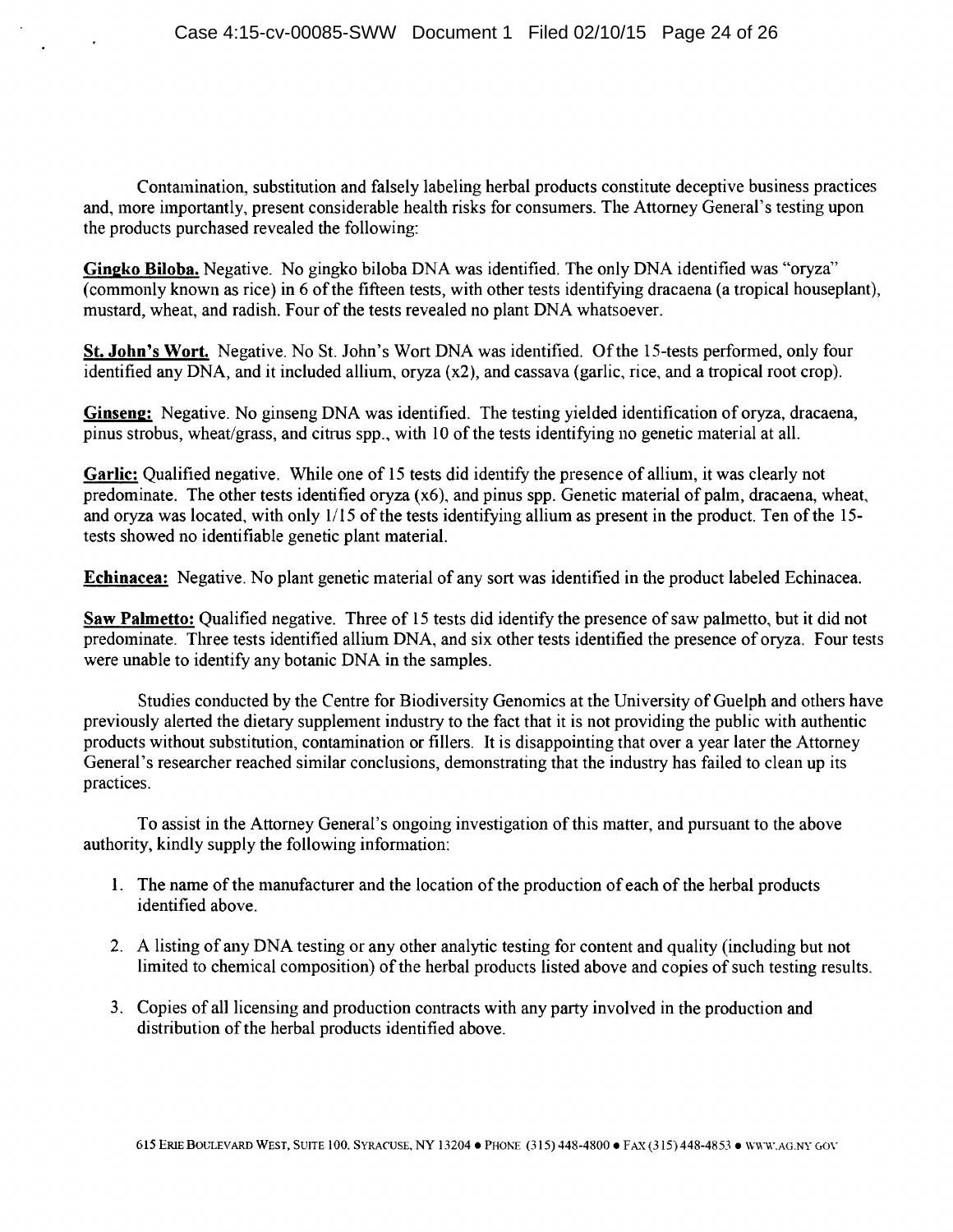- 4. A listing of all ingredients used in the products identified above and a measurement of the amount of each ingredient in each of the herbal products identified above.
- 5. Identify the standards or procedures followed to authenticate the content of the herbal products listed above.
- 6. Produce the relevant Bioterrorism Registration documentation for the manufacturer of dietary supplements.
- 7. Articulate the acquisition, production protocol, and quality assurance measures undertaken by the manufacturer of the products tested, including all such protocols undertaken to comply with current Dietary Supplement Current Good Manufacturing Practices (CGMPs) for quality control.
- 8. Produce any and all serious adverse event reports associated with use of any Walmart herbal dietary supplement in the United States

Please provide the requested information to me at the following address: NYS Attorney General's Office, Dulles State Office Building, 317 Washington Street, Watertown, New York 13601. Kindly respond on or before 5:00 P.M. on February 9, 2015. If you have any questions, you may contact Assistant Attorney General Deanna R. Nelson at 315-785-2444.

The foregoing shall not constitute a waiver of or limitation on the Attorney General's authority to issue subpoenas or take enforcement action pursuant to applicable law.

Thank you for your anticipated cooperation.

Very truly yours,

#### MARTIN J. MACK Executive Deputy Attorney General In Charge of Regional Affairs

Enc.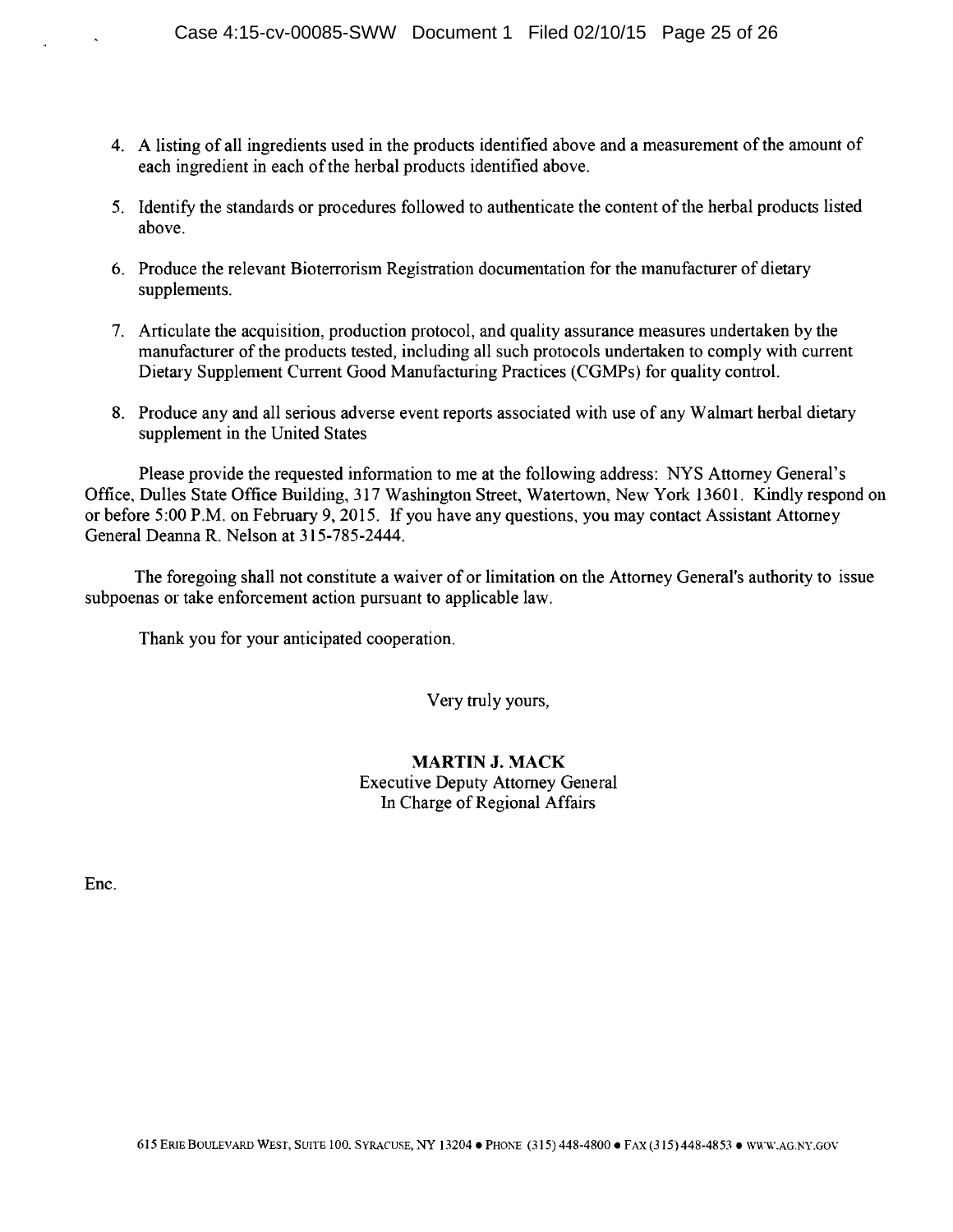Supplements by Lot #: As a courtesy, store location for the tested supplement is also listed. Kindly remove all of the supplements identified below which may bear the lot number indicated no matter the store location.

 $\cdot$ 

| OAG#      | <b>Product</b> | <b>Address</b>                                            | Lot $#$        |
|-----------|----------------|-----------------------------------------------------------|----------------|
|           | Gingko         |                                                           |                |
| Bu-Wm-1   | <b>Biloba</b>  | WalMart, 4975 Transit Road, Lancaster, NY 14086           | 897204-03      |
|           | St. John's     |                                                           |                |
| $Bu-Wm-2$ | Wort           | WalMart, 4975 Transit Road, Lancaster, NY 14086           | 214185088      |
| Bu-Wm-3   | Ginseng        | WalMart, 4975 Transit Road, Lancaster, NY 14086           | 761948-10      |
| $Bu-Wm-4$ | Garlic         | WalMart, 4975 Transit Road, Lancaster, NY 14086           | 900872-02      |
| Bu-Wm-5   | Echinacea      | WalMart, 4975 Transit Road, Lancaster, NY 14086           | 214093742      |
|           | Saw            |                                                           |                |
| Bu-Wm-6   | Palmetto       | WalMart, 4975 Transit Road, Lancaster, NY 14086           | 410683-03      |
|           | Gingko         | WalMart #3441, 275 Main Street, White Plains, NY          |                |
| $We-Wm-1$ | <b>Biloba</b>  | 10601                                                     | 900362-02      |
|           | St. John's     | WalMart #3441, 275 Main Street, White Plains, NY          |                |
| We-Wm-2   | Wort           | 10601                                                     | 770912-04      |
|           |                | WalMart #2531, 3133 East Main Street, Mohegan             |                |
| $We-Wm-3$ | Ginseng        | Lake, NY 10547                                            | 761948-12      |
|           |                | WalMart #3441, 275 Main Street, White Plains, NY          |                |
| We-Wm-4   | Garlic         | 10601                                                     | 901904-01      |
| We-Wm-5   | Echinacea      | WalMart #3441, 275 Main Street, White Plains, NY<br>10601 | 2140937-<br>42 |
|           | Saw            | WalMart #3441, 275 Main Street, White Plains, NY          |                |
| We-Wm-6   | Palmetto       | 10601                                                     | 775547-03      |
|           | Gingko         |                                                           |                |
| $U-Wm-1$  | <b>Biloba</b>  | WalMart, 710 Horatio Street, Utica, NY 13502              | 897204-03      |
|           | St. John's     |                                                           |                |
| $U-Wm-2$  | Wort           | WalMart, 710 Horatio Street, Utica, NY 13502              | 214215441      |
| $U-Wm-3$  | Ginseng        | WalMart, 710 Horatio Street, Utica, NY 13502              | 761948-10      |
| $U-Wm-4$  | Garlic         | WalMart, 710 Horatio Street, Utica, NY 13502              | 891564-01      |
| $U-Wm-5$  | Echinacea      | WalMart, 710 Horatio Street, Utica, NY 13502              | 214164762      |
|           | Saw            |                                                           |                |
| $U-Wm-6$  | Palmetto       | WalMart, 710 Horatio Street, Utica, NY 13502              | 410683-03      |